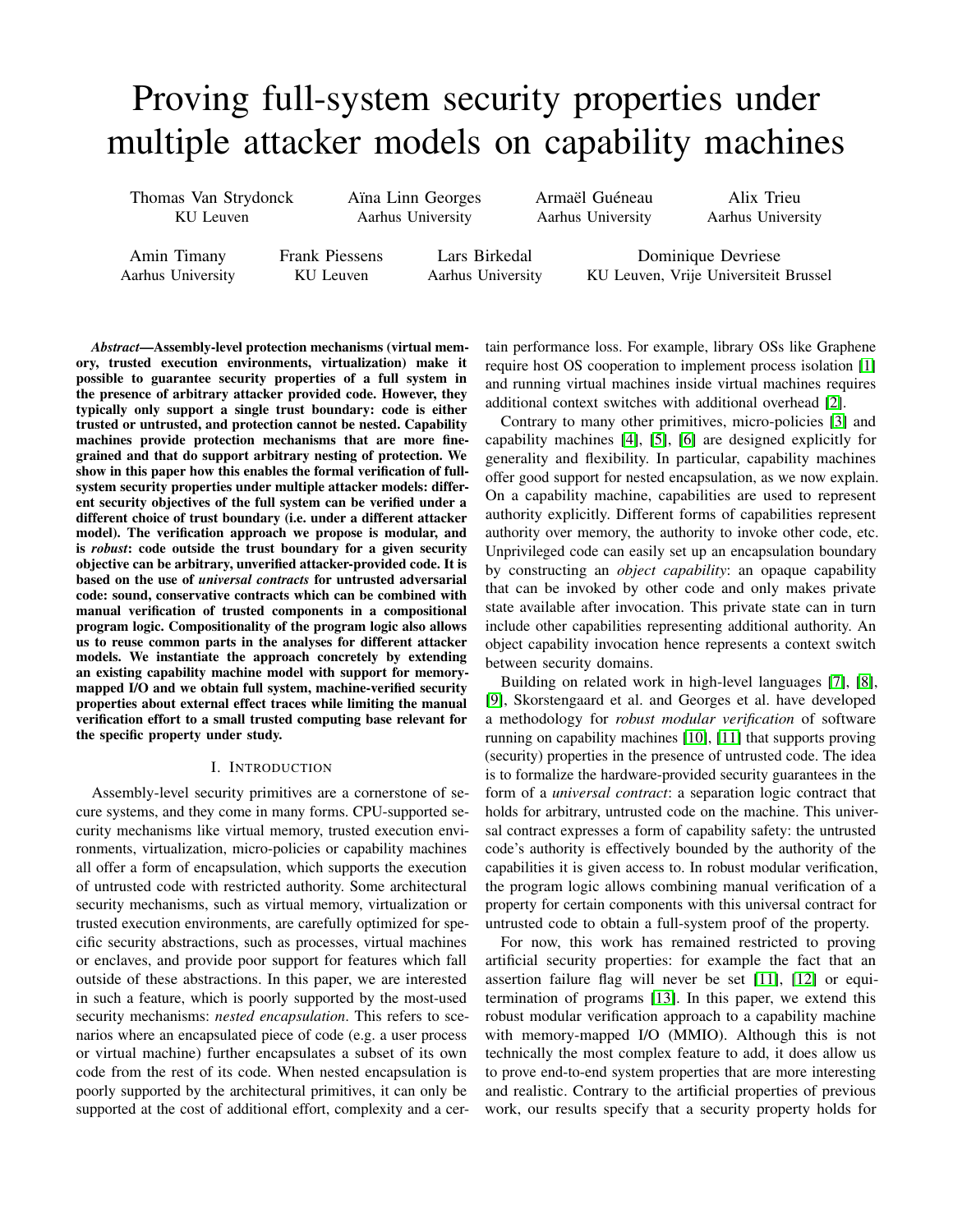<span id="page-1-1"></span>

Figure 1: An example architecture of nested parapass-through wrappers around the peripherals.

the system's trace of external effects, which we believe is the ultimate goal of verification in many practical settings.

Additionally, we extend the approach to reasoning about nested encapsulation. To formally verify intended security properties in the presence of nested encapsulation, we analyze the system several times using different attacker models, corresponding to different scenarios that the encapsulations are (explictly or implicitly) designed for.  $\frac{1}{1}$  $\frac{1}{1}$  $\frac{1}{1}$ 

To make our approach concrete, we study the equivalent of BitVisor's parapass-through virtualization [\[14\]](#page-15-9), where small wrappers enforce security policies on the interaction with peripherals. Such wrappers rely on a very small TCB and lend themselves well to verification. Particularly, we consider scenarios like the one depicted in Fig. [1](#page-1-1) where different parties install wrappers in a nested way. For example, a hardware manufacturer could install a wrapper with exclusive access to certain peripherals and read and write callbacks which other code on the system can use to interact with the peripherals. The wrapper could restrict configuration parameters (perhaps depending on the options purchased from the device manufacturer) simply by applying a bounds check on values written to a particular MMIO address. On top of this, a device manufacturer could install a second wrapper that keeps a counter to enforce a maximum amount of interactions with a particular device or rate-limit the interactions with a device (by consulting an external timer device before allowing an interaction). Another realistic policy could enable an LED whenever a camera device is set to capture mode (for privacy reasons). More generally, we believe that many interesting policies could be enforced using nested, unsophisticated low-TCB wrappers. Such policies are directly supported in our model in a way that appears quite realistic for embedded processors (e.g. the SAM D5x/E5x [\[15\]](#page-15-10)), if they were extended with capability machine security primitives. Fig. [1](#page-1-1) shows a possible architecture with a bottomlevel wrapper wrapper<sub>1</sub> around all peripherals, as well as two nested wrappers (wrapper<sub>21</sub> and wrapper<sub>22</sub>), each consisting of a read and write closure around different peripherals. On top of these wrappers is the remainder of the code base, which can remain untrusted and largely unmodified, except that direct

writes to peripheral MMIO addresses need to be replaced with invocations of the wrappers.

A security analysis of nested wrappers should consider different attacker models, for example the four models depicted in Fig. [2.](#page-2-0) In these diagrams, gray components are treated as untrusted: white components are manually verified for correctness and security (i.e. proper encapsulation towards the gray components). For example, a security analysis of wrapper $_1$ could use the leftmost model: only wrapper<sub>1</sub> is trusted and all other code on the system is treated as arbitrary. Because of the machine's capability safety, it suffices to manually verify the wrapper and its encapsulation to verify the intended property. A second analysis could use the attacker model of Fig. [2b:](#page-2-1) in addition to wrapper<sub>1</sub>, it relies on the secure wrappers wrapper<sub>21</sub> and wrapper<sub>22</sub>. This second analysis has a larger TCB but can prove the stronger properties that wrapper $_{21}$  and wrapper $_{22}$ enforce. The analysis does not inspect the code of wrapper $<sub>1</sub>$  for</sub> this, but relies on a functional contract for it (perhaps provided by the hardware manufacturer together with wrapper<sub>1</sub>). Further analyses could use additional attacker models as depicted in Fig. [2c](#page-2-2) and Fig. [2d.](#page-2-3)

Note that while the system is analyzed several times, we hasten to point out that (1) only wrapper code is manually verified and  $(2)$  no wrapper is verified twice: wrapper<sub>1</sub> is verified manually, resulting in a functional correctness contract, which is then used when manually verifying wrapper<sub>21</sub> and wrapper<sub>22</sub>. The full system properties are obtained by combining the verification results of each of the wrappers with our general capability safety theorem. Note also that although wrapper<sub>21</sub> and wrapper<sub>22</sub> are both trusted in the second attacker model, compositionality of our program logic still allows us to verify them separately, relying on a contract for each other's behavior. This avoids creating unnecessary dependencies when verifying wrappers.

In this paper, we present and explain our approach by considering representative example wrappers on a model capability machine. A first example corresponds roughly to the first two layers of Figure [1,](#page-1-1) with wrappers enforcing a simple bounds check and a maximum bound on the amount of accesses respectively (i.e. a stateful property). In this first example, we demonstrate that we can modularly reason about independent wrappers and that the verification effort can be shared when they are implemented according to a fixed code structure. Our second example shows that our approach also supports more complex properties that consider interactions with several peripherals. It considers a setup where wrapper $_{22}$ is replaced with a wrapper wrapper<sub>22</sub> bis that limits the rate at which a certain peripheral is accessed. Wrapper<sub>22</sub> bis will only allow accesses to its peripheral after an external timer device indicates that sufficient time has passed. It does not follow the same fixed structure as the first wrappers and is verified separately.

To summarize, our contributions are the following:

• We extend the capability machine model, program logic and logical relation of Georges et al. [\[11\]](#page-15-6) with memory-mapped I/O and secure enforcement of I/O properties and reprove

<span id="page-1-0"></span><sup>&</sup>lt;sup>1</sup>Although we use terms like attacker model and adversary in this paper, we use the terms as synonyms for trust model and untrusted code, as we don't necessarily mean that the corresponding components are malicious, but perhaps simply faulty or vulnerable to security exploits. We do not distinguish such scenarios and we believe that nested encapsulation is useful for enforcing correctness, as well as security properties.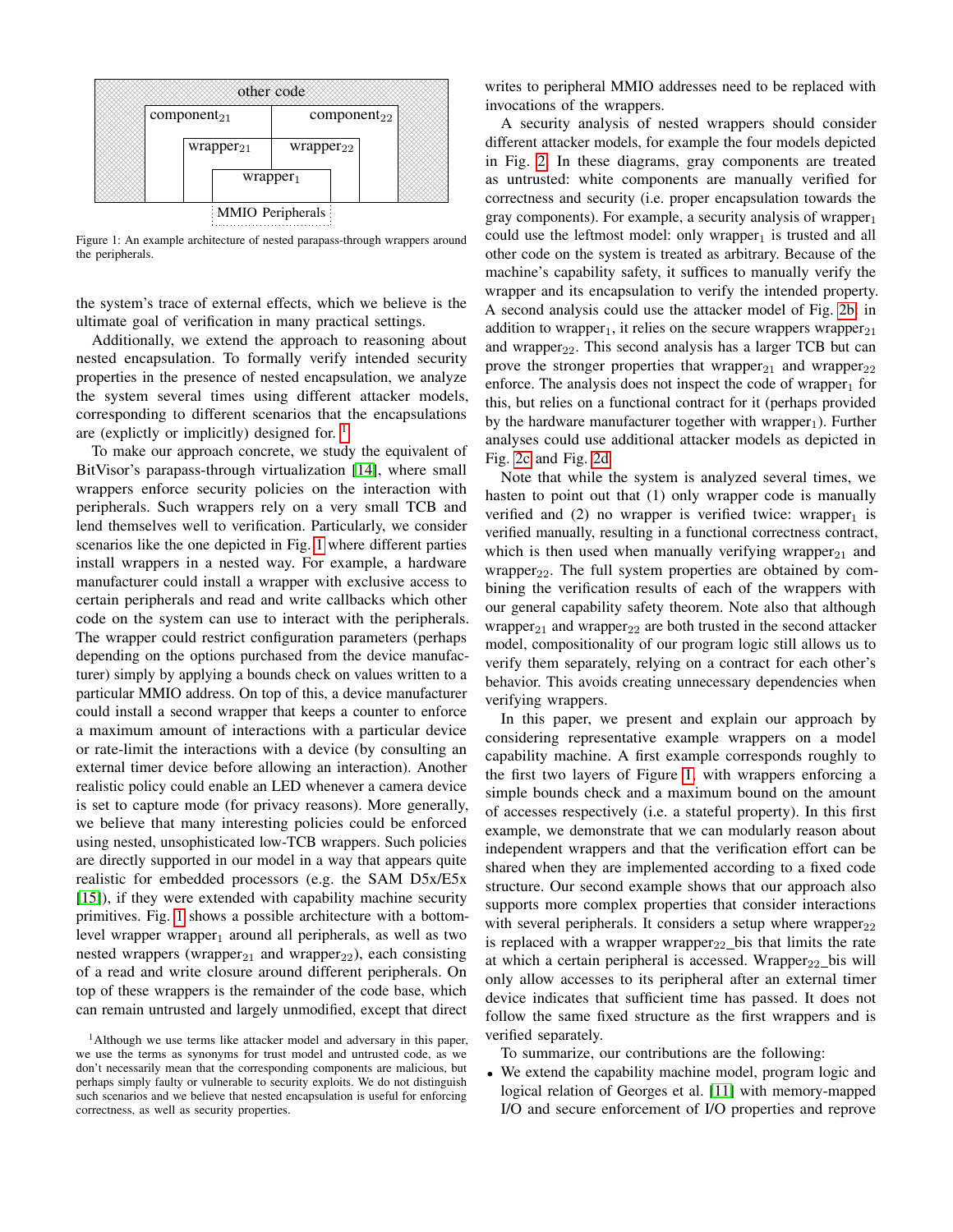<span id="page-2-0"></span>

<span id="page-2-1"></span>Figure 2: Four example attacker models, which could be used for analysing security of the system in Fig. [1.](#page-1-1)

their universal contract for arbitrary code on the machine.

- We demonstrate universal contracts for proving full-system security properties on effect traces in the presence of untrusted code, thus obtaining more interesting and realistic end-to-end properties.
- We extend the approach to systems with nested encapsulation by analyzing the same system several times with different attacker models.
- We apply this approach to nested policy enforcement wrappers around peripherals and obtain machine-checked full-system proofs of the different stakeholders' intended properties. Custom separation logic resources and wrapper specifications in so-called HOCAP style allow us to accurately specify the contracts between wrappers and verify them modularly. We demonstrate that verification effort can be shared for wrappers sharing a fixed code structure.

All of our proofs have been machine-verified in Coq, using the Iris program logic, and are available online [\[16\]](#page-15-11).

## II. A SIMPLE CAPABILITY MACHINE WITH MMIO SUPPORT

First, we present the operational semantics of our capability machine. Our work builds upon the work of Georges et al. [\[11\]](#page-15-6) and, transitively, on that of Skorstengaard et al. [\[10\]](#page-15-5), [\[12\]](#page-15-7). As such, our presentation here is similar to theirs, though simplified to fit our purposes. Specifically, we do not consider so-called local and uninitialized capabilities.

Section [II-A](#page-2-4) presents the operational semantics for a simple capability machine and Section [II-B](#page-4-0) explains how we add memory-mapped I/O. The semantics is summarized in Fig. [3](#page-3-0) to [6](#page-3-1) with additions for memory-mapped I/O in blue.

## <span id="page-2-4"></span>*A. A simple capability machine*

The syntax of capability machine programs is given in Fig. [3.](#page-3-0) We consider a machine with finite memory bounded by AddrMax. A machine word  $w \in$  Word is either an unbounded integer or a capability. A capability is a quadruple  $(p, b, e, a)$  representing a permission  $p$  with authority over range  $[b, e]$  and currently pointing

<span id="page-2-5"></span>

Figure 4: Permission lattice.

to address a. A permission is an element of the lattice depicted in Fig. [4.](#page-2-5) There are six different permissions: opaque (O), enter (E), read-only (RO), read/execute (RX), read/write (RW)

<span id="page-2-3"></span><span id="page-2-2"></span>and read/write/execute (RWX). These permissions are standard, except for the opaque permission which provides no privilege and the enter permission, inspired by the M-Machine [\[5\]](#page-15-0), that can be used to build opaque closures or object capabilities. Enter capabilities are "unsealed" into read/execute capabilities when jumped to. The capability is then available in the pc register and can be copied into another register to restore environment variables in the case of a closure.

Fig. [6](#page-3-1) defines the small-step operational semantics of the machine. The machine's state consists of an execution mode  $\mu$  and an execution configuration  $\varphi$ . The mode  $\mu$ models the machine's instruction cycle, which loops infinitely (expressed by Repeat  $\mu$ ) until it reaches a successful done state Done Halted through REPEATHALT or a failed state Done Failed through REPEATFAIL. The REPEATSINGLE rule allows for the execution of single instructions through the EXECSINGLE rule. If the execution of the instruction is successful, i.e. execution in EXECSINGLE does not fail or halt and results in a Done SingleStep state, then REPEATSTANDBY allows for another iteration of the processor's instruction cycle.

An execution step (EXECSINGLE) requires an executable, in-range capability  $(p, b, e, a)$  in the pc register. The word z at address a is then read and decoded into an instruction  $decode(z)$ which is executed on the current configuration  $\varphi$  to result in a new machine state  $\llbracket decode(z) \rrbracket(\varphi)$ . Machine instructions i operate over registers r or either integers or registers  $\rho$ . The behavior of instruction i in configuration  $\varphi$  is specified by  $\llbracket i \rrbracket(\varphi)$  defined in Fig. [5.](#page-3-2) Most instructions use the auxiliary function updPC to increment the pc register at the end of their executions. Since the address space is finite, pointer arithmetic such as  $a + 1$  can fail. For ease of reading, we write  $a + k$  to indicate successful pointer arithmetic.

Instructions fail and halt respectively terminate the execution in a Failed or Halted state. move  $r \rho$  copies  $\rho$ (its value if it's an integer, or its contents if it's a register) into  $r$ . Memory can be manipulated using the load and store instructions: load  $r_1$   $r_2$  reads the value at the address pointed to by the capability in  $r_2$  assuming it has read permission and is within bounds, and copies the value into  $r_1$ . Similarly, store r  $\rho$  stores  $\rho$  at the address pointed to by the capability in  $r$  assuming it has write permission and is within bounds. The jmp instruction jumps to a capability, by writing it into the pc register. As explained earlier, the jmp instruction unseals E capabilities into RX capabilities before jumping to them.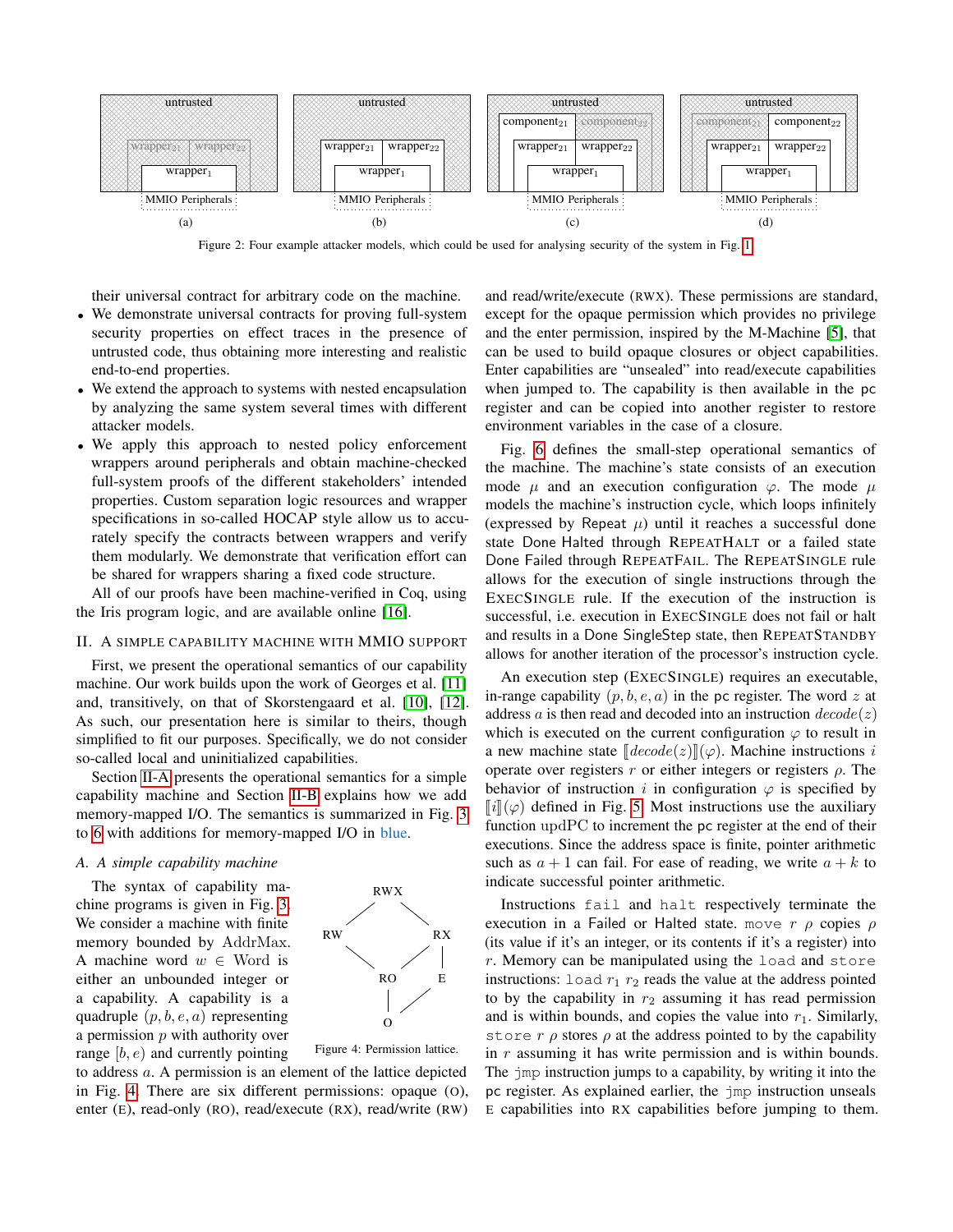<span id="page-3-0"></span>

|  | $a \in \text{Addr}$                               | $\triangleq$ [0, AddrMax]                                           |  | EventTy                                | $\triangleq$ IOWrite   IORead                               |
|--|---------------------------------------------------|---------------------------------------------------------------------|--|----------------------------------------|-------------------------------------------------------------|
|  | $p \in \text{Perm}$                               | $\triangleq$ O   E   RO   RX   RW   RWX                             |  | $e \in$ Event                          | $\triangleq$ EventTy $\times$ Addr $\times \mathbb{Z}$      |
|  | $c \in \text{Cap}$                                | $\triangleq \{(p, b, e, a)   b, e, a \in \text{Addr}\}\$            |  | $t \in \text{Trace}$                   | $\triangleq$ list Event                                     |
|  | $w \in$ Word $\triangleq \mathbb{Z} + \text{Cap}$ |                                                                     |  | $\varphi \in \text{ExecConf}$          | $\triangleq$ Reg $\times$ Mem $\times$ State $\times$ Trace |
|  |                                                   | $r \in \text{RegName} \triangleq \text{pc}  r_0 r_1  \dots  r_{31}$ |  | $\delta \in \text{DoneState}$          | $\triangleq$ Standby   Halted   Failed                      |
|  | $reg \in \text{Reg}$                              | $\triangleq$ RegName $\rightarrow$ Word                             |  | $\mu \in \text{ExecMode}$              | $\triangleq$ SingleStep   Repeat $\mu$   Done $\delta$      |
|  | $m \in \text{Mem}$                                | $\triangleq$ Addr $\rightarrow$ Word                                |  | $\rho \in \mathbb{Z} + \text{RegName}$ |                                                             |

 $i ::= \text{imp } r \mid \text{jnz } rr \mid \text{move } r \rho \mid \text{load } rr \mid \text{store } r \rho \mid \text{add } r \rho \rho \mid \text{sub } r \rho \rho \mid \text{eq } r \rho \rho \mid \text{lea } r \rho \mid$ restrict  $r \rho$  | subseg  $r \rho \rho$  | isptr  $r r$  | getp  $r r$  | getb  $r r$  | gete  $r r$  | geta  $r r$  | fail | halt

Figure 3: Machine words, machine state and instructions.

 $\text{updPC}(\varphi) = \begin{cases} (\text{Done Standby}, \varphi[\text{reg.pc} \mapsto (p, b, e, a + 1)]) & \text{if } \varphi.\text{reg(pc)} = (p, b, e, a) \\ (\text{Dose Field } \varphi) & \text{otherwise.} \end{cases}$ (Done Failed,  $\varphi$ ) otherwise

<span id="page-3-2"></span> $\text{getWord}(\varphi, \rho) = \begin{cases} \rho & \text{if } \rho \in \mathbb{Z} \\ \rho & \text{if } \rho \in \mathbb{R} \end{cases}$ 

 $\text{updST}(\varphi, e, s) = \varphi[\text{state} \mapsto s][\text{trace} \mapsto \varphi.\text{trace} + [e]]$ 

| $\dot{i}$                | $\ i\ (\varphi)$                                                                                  | Conditions                                                                                                                                                                                                                  |  |  |  |
|--------------------------|---------------------------------------------------------------------------------------------------|-----------------------------------------------------------------------------------------------------------------------------------------------------------------------------------------------------------------------------|--|--|--|
| fail                     | (Done Failed, $\varphi$ )                                                                         |                                                                                                                                                                                                                             |  |  |  |
| halt                     | (Done Halted, $\varphi$ )                                                                         |                                                                                                                                                                                                                             |  |  |  |
| move $r \rho$            | $\text{updPC}(\varphi[\text{reg}.r \mapsto w])$                                                   | $w = getWord(\varphi, \rho)$                                                                                                                                                                                                |  |  |  |
| load $r_1$ $r_2$         | $\text{updPC}(\varphi[\text{reg}.r_1 \mapsto w])$                                                 | $\varphi.\text{reg}(r_2) = (p, b, e, a)$ and $w = \varphi.\text{mem}(a)$<br>and $b \le a < e$ and $p \in \{RO, RX, RW, RWX\}$ and $a \notin MMIO$                                                                           |  |  |  |
| load $r_1$ $r_2$         | $\overline{\text{updPC}(\text{updST}(\varphi[\text{reg}.r_1 \mapsto z]),}$<br>(IORead, a, z), s)) | $\varphi.\text{reg}(r_2) = (p, b, e, a)$ and mmioLoad( $\varphi.\text{state}, a$ ) = (s, z)<br>and $b \le a < e$ and $p \in \{RO, RX, RW, RWX\}$ and $a \in MMIO$                                                           |  |  |  |
| store $r \rho$           | $updPC(\varphi[\text{mem}.a \mapsto w])$                                                          | $\varphi.\text{reg}(r) = (p, b, e, a)$ and $b \le a < e$ and<br>$p \in \{RW, RWX\}$ and $w = getWord(\varphi, \rho)$ and $a \notin MMIO$                                                                                    |  |  |  |
| store $r \rho$           | $updPC(updST(\varphi, (IOWrite, a, z)),$<br>$\text{mmoStore}(\varphi.\text{state},a,z))$          | $\varphi.\text{reg}(r) = (p, b, e, a)$ and $b \le a < e$ and $p \in \{RW, RWX\}$<br>and $z = getWord(\varphi, \rho)$ and $z \in \mathbb{Z}$ and $a \in MMIO$                                                                |  |  |  |
| $\lim p r$               | (Done Standby, $\varphi$ [reg.pc $\mapsto newPc$ ])                                               | if $\varphi.\text{reg}(r) = (E, b, e, a)$ , then $newPc = (RX, b, e, a)$<br>otherwise $newPc = \varphi \cdot reg(r)$                                                                                                        |  |  |  |
| restrict $r \rho$        | $\text{updPC}(\varphi[\text{reg}.r \mapsto w])$                                                   | $\varphi.\text{reg}(r) = (p, b, e, a)$ and<br>$p' = \text{decodePerm}(\text{getWord}(\varphi, \rho))$ and<br>$p' \preccurlyeq p$ and $w = (p', b, e, a)$                                                                    |  |  |  |
| subseg $r \rho_1 \rho_2$ | $\text{updPC}(\varphi[\text{reg}.r \mapsto w])$                                                   | $\varphi.\text{reg}(r) = (p, b, e, a)$ and for $i \in \{1, 2\},\$<br>$z_i = \text{getWord}(\varphi, \rho_i)$ and $z_i \in \mathbb{Z}$ and<br>$b \leq z_1$ and $0 \leq z_2 \leq e$ and $p \neq E$ and $w = (p, z_1, z_2, a)$ |  |  |  |
| $\text{lea } r \rho$     | $\text{updPC}(\varphi[\text{reg}.r \mapsto w])$                                                   | $\varphi.\text{reg}(r) = (p, b, e, a)$ and $z = \text{getWord}(\varphi, \rho)$ and<br>$p \neq E$ and $w = (p, b, e, a + z)$                                                                                                 |  |  |  |
| geta $r_1$ $r_2$         | $\text{updPC}(\varphi[\text{reg}.r_1 \mapsto a])$                                                 | $\varphi.\text{reg}(r_2) = (\_,\_,\_,a)$                                                                                                                                                                                    |  |  |  |
|                          |                                                                                                   |                                                                                                                                                                                                                             |  |  |  |
|                          | (Done Failed, $\varphi$ )                                                                         | otherwise                                                                                                                                                                                                                   |  |  |  |

Figure 5: Operational semantics: instruction semantics.

<span id="page-3-1"></span>

| REPEATSINGLE (SingleStep, $\varphi$ ) $\rightarrow$ (Done $\delta$ , $\varphi'$ )           | REPEATSTANDBY (Repeat (Done Standardby), $\varphi$ ) | REPEATHAL (Repeat (Done Halted), $\varphi$ ) |
|---------------------------------------------------------------------------------------------|------------------------------------------------------|----------------------------------------------|
| REPEATFAIL (Repeat SingleStep, $\varphi$ ) $\rightarrow$ (Repeat (Done Halted), $\varphi$ ) | EXECSINGLE                                           |                                              |
| REPEATFAIL (Repeat (Done Failed), $\varphi$ )                                               | EXECSINGLE                                           |                                              |
| REPEATFAIL (Repeat (Done Failed), $\varphi$ )                                               | EXECSINGLE                                           |                                              |
| REPEATFAIL (Repeat (Done Failed), $\varphi$ )                                               | EXECSINGLE                                           |                                              |
| REPEATFAIL (Repeat (Done Failed, $\varphi$ )                                                | EXECSINGLE                                           |                                              |
| REPEATFAIL (Bone Failed, $\varphi$ )                                                        | EXECSINGLE                                           |                                              |
| REPEATFAIL (Bone Failed, $\varphi$ )                                                        | EXECSINGLE                                           |                                              |
| REPEATFAIL (Bone Failed, $\varphi$ )                                                        | EXECSINGLE                                           |                                              |
| REPEATFAIL (Bone Failed, $\varphi$ )                                                        | EXECSINGLE                                           |                                              |
| REPEATFAIL (Bone Failed, $\varphi$ )                                                        | EXECSINGLE                                           |                                              |
| REPEATFAIL (Bone Failed, $\varphi$ )                                                        | EXECSINGE                                            |                                              |

Figure 6: Operational semantics: reduction steps.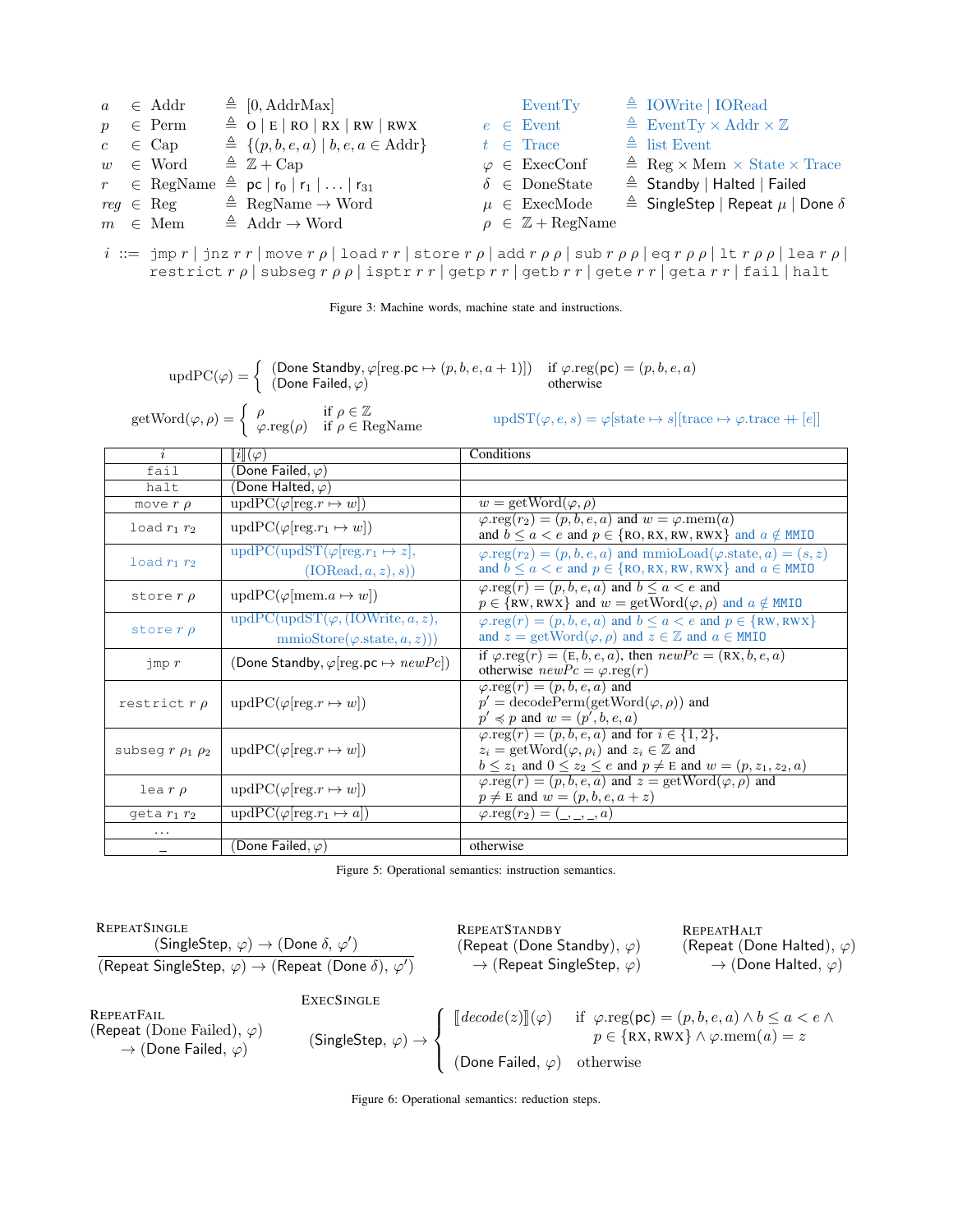Capabilities can be modified using the restrict, subseg and lea instructions. restrict can be used to *decrease* the permission of a capability according to the permission lattice's partial order  $\leq$ . subseq can be used to *decrease* the range of authority of a capability, while lea can be used to modify where a capability points to. As E capabilities are used to encapsulate code and data, they cannot be modified until they are unsealed, hence the instructions subseg and lea fail when used with E capabilities. Indeed, e.g. changing the address of an E-capability could enable Return Oriented Programming (ROP) flavored attacks [\[17\]](#page-15-12). Instructions to read capabilities' fields are also provided: geta, getp, getb and gete respectively read the  $a, p, b$  and  $e$  fields of a capability  $(p, b, e, a)$ . Not shown in Fig. [5](#page-3-2) are instructions jnz (conditional jump), add, sub (addition and subtraction), eq (equality), lt (comparison) and isptr to check whether a register contains a capability. Finally, if none of the above cases apply, the execution falls through to a failed state as shown on the last row in Fig. [5.](#page-3-2)

## <span id="page-4-0"></span>*B. Adding support for memory-mapped I/O*

To allow communication between the CPU and devices, we add support for MMIO. Those additions are indicated in blue in Fig. [3](#page-3-0) and [5.](#page-3-2) For simplicity, we do not yet support interrupts; the CPU and devices must poll memory for updates. We discuss adding interrupts in Section [VI.](#page-14-4)

To model MMIO, we assume a set MMIO of addresses reserved for MMIO and augment execution configurations  $\varphi$  with a trace  $t$  of MMIO events  $e$ , and an environmental state  $s$  drawn from a set State as shown in Fig. [3.](#page-3-0) An event e is a triple of a mode e.type (read or write), an address e.addr, and an integer e.value that is read or written. The operational semantics of our machine in Fig. [5](#page-3-2) is parameterized by this set State, MMIO and two operations mmioLoad : (State  $\times$  Addr)  $\rightarrow$  (State  $\times \mathbb{Z}$ ) and mmioStore : (State  $\times$  Addr  $\times \mathbb{Z}$ )  $\rightarrow$  State, that model how the state of the devices reacts to MMIO loads and stores.

Fig. [5](#page-3-2) shows the new behavior of load and store for MMIO addresses. load will use mmioLoad to get the value at address a from the environment and load it into the register. Similarly, store uses mmioStore to indicate that a value is written at some address. In both cases, the operations transition the environment's state and an IORead or IOWrite event is recorded in the trace.

## III. EXAMPLE WRAPPERS

<span id="page-4-1"></span>This section details the two examples with nested parapassthrough security wrappers that were described in the introduction. The goal is to illustrate how stakeholders such as the ones in Fig. [1](#page-1-1) can set up the capability machine to achieve their security objectives.

#### *A. Three-layer stateful example with orthogonal wrappers*

The first system we consider is setup as in Fig. [1,](#page-1-1) with an additional bottom-most wrapper wrapper<sub>0</sub>. There are hence 3 layers of simple wrappers, where the third layer contains two disjointly operating wrappers. The proof effort for this example can be shared, since the wrappers share a common structure, as will be discussed in section [IV-D.](#page-12-0) The different wrappers enforce the following concrete invariants, modelling the kind of real security properties we discussed in the introduction:

- Wrapper<sub>0</sub> encapsulates all of MMIO, and creates a read and write closure for MMIO that higher-level wrappers use. It does not enforce its proper predicate, i.e. it enforces the trivially true predicate  $P_0$  on the trace t in Fig. [7.](#page-5-0) We separate this wrapper from the others, since its implementation deviates: it is the only wrapper that does not recursively call another wrapper, but rather accesses MMIO directly.
- Wrapper<sub>1</sub> ensures that no more than  $1000$  MMIO-events (read and write combined) occur once the capability machine boots. This invariant is expressed by the predicate  $P_1$  on the trace  $t$  in Fig. [7.](#page-5-0)
- To ensure safety of values sent to their respective peripherals, wrapper<sub>21</sub> solely allows positive values, whereas wrapper<sub>22</sub> solely allows negative values. Note that it would be trivial to extend this to an arbitrary bounds check. This is expressed by  $P_{21}$  and  $P_{22}$  in Fig. [7,](#page-5-0) where  $\uparrow_e^t(P_e)$  is a predicate on traces that holds on a trace t iff  $P_e(e)$  holds for all events e in t.
- We model two different peripherals (e.g. network and display) situated at the memory-mapped addresses  $a_1$  and  $a_2$ , respectively. Wrapper<sub>21</sub> only allows events destined for address  $a_1$ , i.e., wrapper<sub>21</sub> enforces predicate  $P_{21}$  on a *filtered* view of the general MMIO trace. The filtering is represented by  $F_{21}$  in Fig. [7.](#page-5-0) Thus wrapper<sub>21</sub> enforces  $P_{21} \circ F_{21}$  on the MMIO trace. Analogously, wrapper<sub>22</sub> enforces  $P_{22} \circ F_{22}$ . The complement filter  $\overline{F}_2$  will be used to prove that no addresses other than  $a_1$  and  $a_2$  receive MMIO events, by requiring that  $\overline{F}_2(t) = [$  ].

The previous description has provided us with sufficient details to define the verification goals of each stakeholder. These goals are formulated as security objectives, and summarized in Fig. [8.](#page-5-1) Note that wrapper $_0$  does not have any security objective of its own, since it solely encapsulates MMIO. OBJ[-1](#page-5-1) specifies the guarantees that wrapper<sub>1</sub> hopes to achieve from verification. OBJ[-1](#page-5-1) states that if the initial memory  $m_0$  and registers  $r_0$ constitute a valid configuration init\_config\_ $1(r_0, m_0)$  (further explained below), then any execution starting from the empty trace  $\emptyset$  and an arbitrary state  $s_0$  and taking an arbitrary number of steps (denoted by  $\longrightarrow^*$ ), will result in a configuration that has a trace  $t'$  satisfying  $P_1$ . In other words, wrapper<sub>1</sub> can be sure that  $P_1$  will hold on any trace of execution, as long as the capability machine boots into a configuration satisfying init config 1.

For the second layer, we get two separate security objectives; OBJ[-21](#page-5-1) and OBJ[-22.](#page-5-1) This models the situation where the two drivers are developed and verified independently (perhaps by separate developer teams in the same company), relying on a contract for the other wrapper, rather than its exact code. Otherwise, OBJ[-21](#page-5-1) and OBJ[-22](#page-5-1) are analogous to OBJ[-1.](#page-5-1) They enforce that if the initial memory and register configuration is satisfactory, the respective predicates  $P_{21}$  and  $P_{22}$  hold over the network and display parts of the final trace t, i.e.  $P_{21}(F_{21}(t))$ and  $P_{22}(F_{22}(t))$  hold. Additionally, the complement filter  $F_2$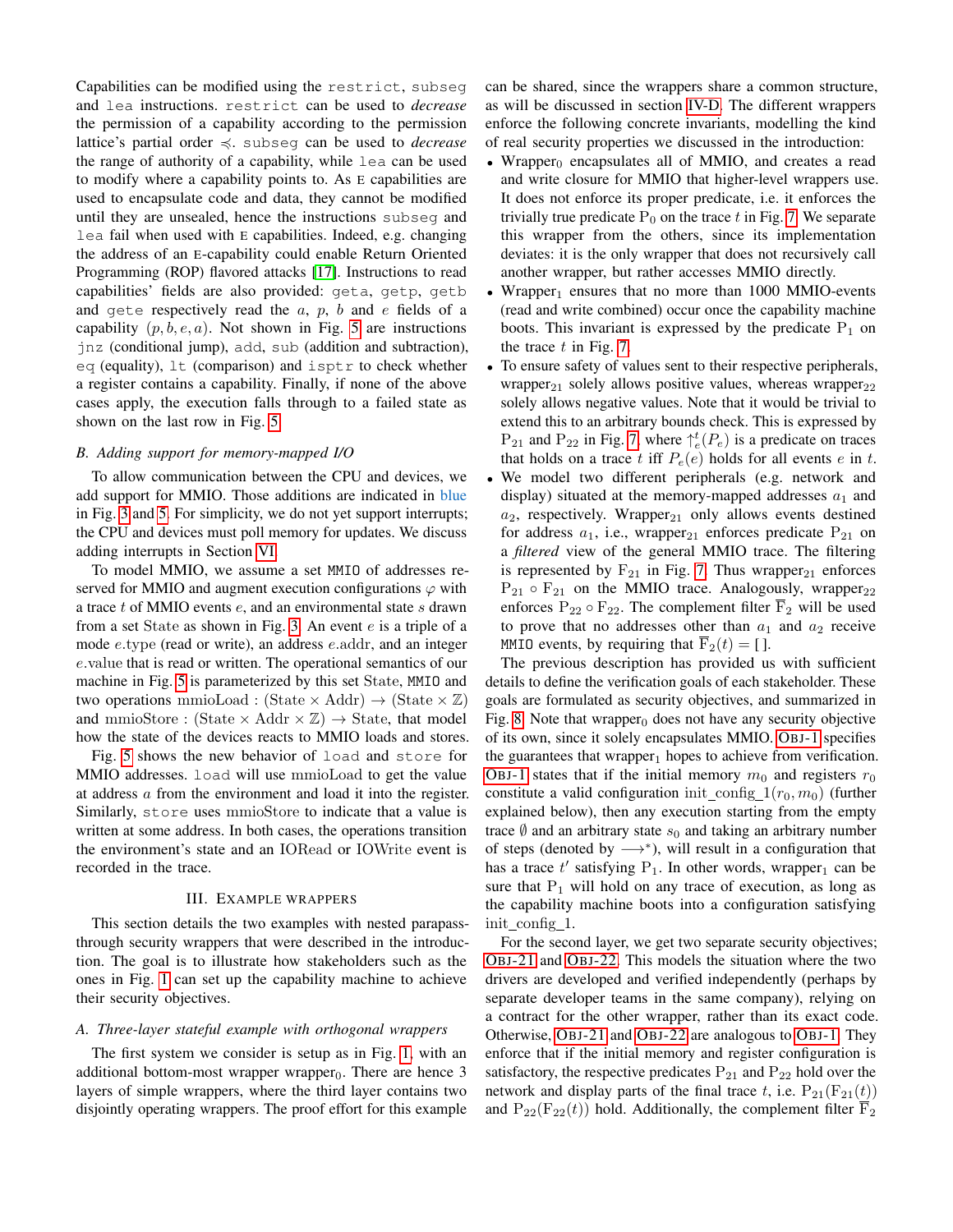<span id="page-5-0"></span>

| $c\_{ls_i} \triangleq$ (RWX, $d\_{ls_i}$ , $d\_{e_i}$ , $d\_{ls_i}$ )<br>$c_{r_i} \triangleq (E, d_{r_i}, d_{e_i}, d_{r_i})$<br>$c_{\perp} w_i \triangleq (E, d_{\perp} e_i, d_{\perp} e_i, d_{\perp} w_i)$ | $F_{21}: Trace \rightarrow Trace$<br>$F_{22}: Trace \rightarrow Trace$<br>$\overline{F}_2$ : Trace $\rightarrow$ Trace | $\uparrow_e^t : (\text{Event} \rightarrow \text{Prop}) \rightarrow (\text{Trace} \rightarrow \text{Prop}) \triangleq \lambda P_e t. (\forall e. e \in t \Rightarrow P_e(e))$<br>$\triangleq \lambda t$ . filter( $\lambda e$ . e.addr = $a_1, t$ )<br>$\hat{=} \lambda t$ . filter( $\lambda e$ . e.addr = $a_2, t$ )<br>$\hat{=} \lambda t$ . filter( $\lambda e$ . e.addr $\notin \{a_1, a_2\}, t$ ) |
|-------------------------------------------------------------------------------------------------------------------------------------------------------------------------------------------------------------|------------------------------------------------------------------------------------------------------------------------|--------------------------------------------------------------------------------------------------------------------------------------------------------------------------------------------------------------------------------------------------------------------------------------------------------------------------------------------------------------------------------------------------------|
|                                                                                                                                                                                                             | LS_gen <sub>x</sub> : list Word $\rightarrow$ list Word $\triangleq$                                                   |                                                                                                                                                                                                                                                                                                                                                                                                        |
| $P_0$ : Trace $\rightarrow$ Prop $\triangleq \lambda$ . True                                                                                                                                                | $\mathbf{I} \mathbf{C}$ . The set $\mathbf{U}_{\text{end}}$                                                            | $\lambda \overline{v_{\text{cust}}}. [c\_s_x, c\_r_{\text{pr}(x)}, c\_w_{\text{pr}(x)}] + \overline{v_{\text{cust}}}$<br>$\Delta$ ) $\Gamma$ ( $_{\rm D337}$ MMTO MMTO MMTO)]                                                                                                                                                                                                                          |

| $P_0$ : Trace $\rightarrow$ Prop $\equiv \lambda$ . True                                                |                                        |                                                                                                                |
|---------------------------------------------------------------------------------------------------------|----------------------------------------|----------------------------------------------------------------------------------------------------------------|
| $P_1$ : Trace $\rightarrow$ Prop $\triangleq \lambda t$ . length $(t)$ < 1000                           | $LS_0$ : Trace $\rightarrow$ list Word | $\hat{=} \ \lambda_{\!\_}$ . [(RW, <code>MMIO</code> $_b$ , <code>MMIO</code> $_e$ , <code>MMIO</code> $_b)$ ] |
|                                                                                                         | $LS_1: Trace \rightarrow list Word$    | $\hat{=} \lambda t$ . LS_gen <sub>1</sub> ([length(t)])                                                        |
| $P_{21}$ : Trace $\rightarrow$ Prop $\triangleq \lambda t. \uparrow_e^t(\lambda e, e.\text{value} > 0)$ |                                        |                                                                                                                |
|                                                                                                         | $LS_{21}: Trace \rightarrow list Word$ | $\triangleq \lambda$ . LS_gen <sub>21</sub> ([])                                                               |
| $P_{22}$ : Trace $\rightarrow$ Prop $\triangleq \lambda t. \uparrow_e^t (\lambda e, e$ value $\lt 0$ )  | $LS_{22}: Trace \rightarrow list Word$ | $\triangleq \lambda$ . LS_gen <sub>22</sub> ([])                                                               |
|                                                                                                         |                                        |                                                                                                                |

Figure 7: Definitions involved in the first example

<span id="page-5-1"></span>OBJ-1 init\_config\_1 $(r_0, m_0)$   $(r_0, m_0, \emptyset, s_0) \longrightarrow^* (r, m, t, s)$  $P_1(t)$ OBJ-21 init\_config\_21 $(r_0, m_0)$   $(r_0, m_0, \emptyset, s_0) \longrightarrow^* (r, m, t, s)$  $P_{21}(F_{21}(t)) \wedge F_2(t) = [ ]$ 

OBJ-22

init\_config\_22 $(r_0, m_0)$   $(r_0, m_0, \emptyset, s_0) \longrightarrow^* (r, m, t, s)$  $P_{22}(F_{22}(t)) \wedge F_2(t) = [ ]$ 

Figure 8: The different security objectives that the stakeholders wish to enforce in the first example

guarantees that no events to addresses other than  $a_1$  or  $a_2$  can ever happen in the system.

The init config predicate above defines the assumptions each wrapper makes on the initial state of memory and registers to make its security objective provable. It ensures that the pc register is initialized correctly, and disallows the adversary's memory from containing *any* capabilities; a conservative assumption made for simplicity reasons, to avoid a trivial bypass of the encapsulation of trusted components. Additionally, init config makes assumptions on the initial layout of memory; Fig. [9](#page-6-0) graphically illustrates these assumptions for wrappers 1 and 21 (22 is analogous). The figure also summarizes the different components involved in correctly setting up the wrappers in each layer before passing control to the adversary. Note that these assumptions imply different attacker models for the different security objectives, as sketched earlier in Fig. [2:](#page-2-0) adversaries are allowed to arbitrarily instantiate the untrusted parts of the system, depicted in red, with code.

We now discuss each subfigure in order, with the aid of Fig. [10,](#page-6-1) which illustrates the control flow of the running example from machine start-up (at START), until control is passed to an adversary. The contents of important registers are shown at key points in execution.

First, Fig. [9a](#page-6-2) presents the memory layout from the point of view of wrapper<sub>0</sub>. As for all wrappers in our system, the memory layout contains 3 major parts; code for the wrapper itself, set-up code to initialize the wrapper code, and adversarial code. The MMIO region represents all of MMIO, and is unique to wrapper $_0$ , since no other wrappers access MMIO directly.

The code of wrapper $_0$  itself consists of a read closure from address  $d_r_0$  to  $d_r w_0$ , a write closure from  $d_r w_0$  to  $d\_{ls_0}$  and local state used by the closures, from  $d\_{ls_0}$  to  $d_{e0}$ . As mentioned before, the read and write closures do not enforce any predicate on the trace; they simply provide read and write functionality to MMIO memory. The local state consists of a single address, which the set-up code will store a capability (RW, MMIO<sub>b</sub>, MMIO<sub>e</sub>, MMIO<sub>b</sub>) for MMIO into. It is hence independent of the current trace, and given by  $LS_0(\_)$  in Fig. [7.](#page-5-0) This capability provides the read and write closures of wrapper $_0$  access to all of MMIO. Fig. [11](#page-6-3) demonstrates the code for the write closure. It makes use of the following macros:

- reqint  $r_{\text{aux}}$ : succeeds iff  $r$  contains an integer
- lea\_a r  $\rho$  r<sub>aux</sub>: absolute version of lea, that makes the capability in r point to the address corresponding to  $\rho$ .
- rclear  $\bar{r}$ : clears the set of registers  $\bar{r}$  by overwriting them with the value 0.

In order to simplify wrapper invocations, we settled on the following common calling convention in our examples:

- $r_0$  contains the return address
- $r_1$  contains the value to write in case of a write event, and the value that is read in case of a read event
- $r_2$  contains the request's destination MMIO address
- $r_{25}$ - $r_{31}$  are caller-save auxiliary registers, jointly denoted by the set  $R_{\text{aux}}$

Fig. [11](#page-6-3) starts by loading the MMIO capability from  $d\_{ls_0}$ into  $r_{25}$ , and making it point to the MMIO address in  $r_2$ . Next, the value in  $r_1$  is stored through  $r_{25}$ , thereby writing it to MMIO memory. Note that if  $r_1$  is not an integer, or  $r_2$  is not an MMIO address, this operation will fail. Finally, all auxiliary registers are cleared, and the write closure jumps to its return address in  $r_0$ .

The purpose of the set-up code is to create the previously discussed read and write closures, and to pass these to Adversary 0 securely. Fig. [12](#page-6-4) lists the concrete set-up code for wrapper<sub>0</sub>. When the machine boots, the pc register is assumed to point to Set-up Code 0 and contains an omnipotent capability granting access to all of memory. For simplicity reasons, all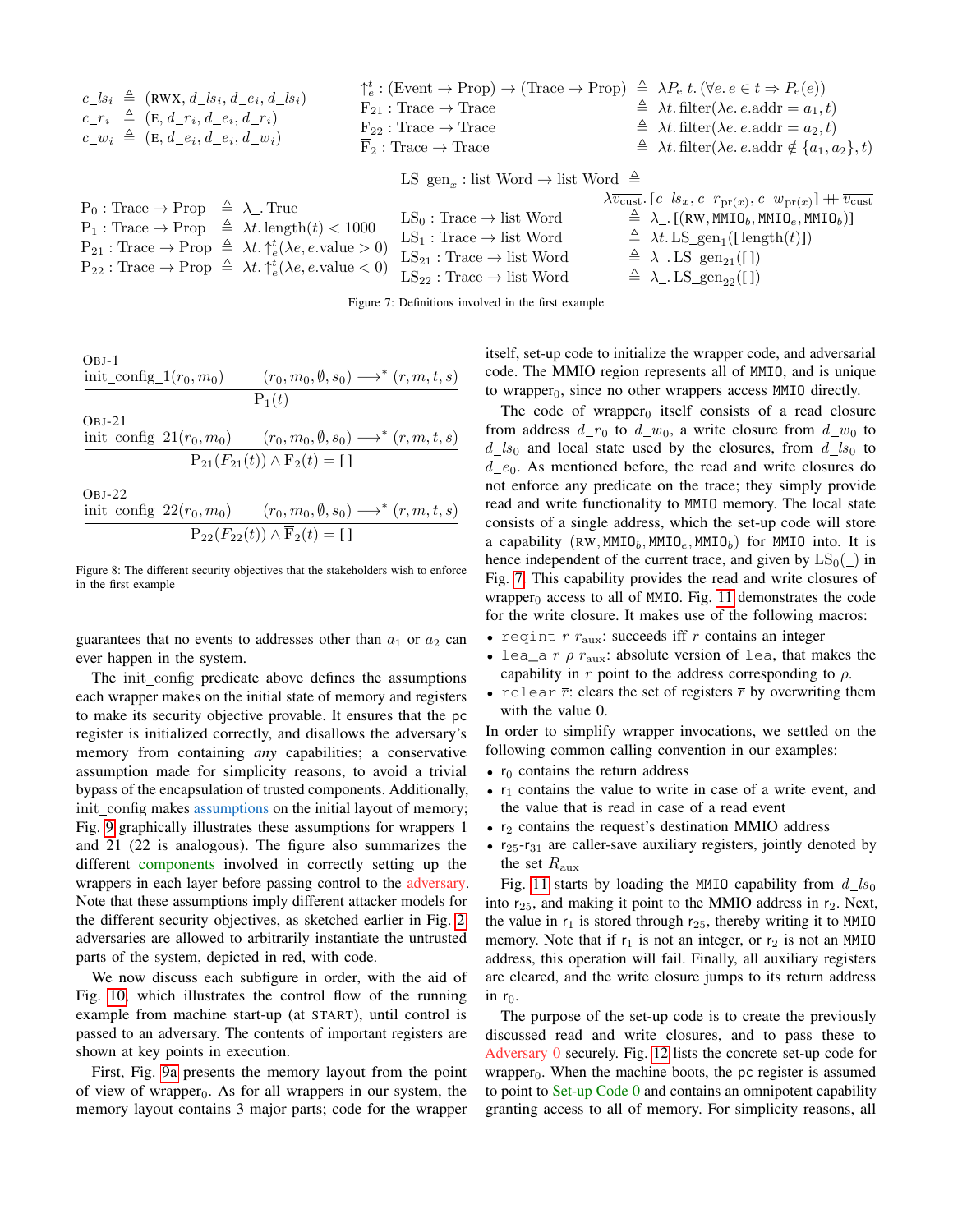<span id="page-6-2"></span><span id="page-6-0"></span>

Figure 9: The memory layout from the point of view of wrappers 0, 1 and 21. Verified parts of memory are shown in green, regions that the wrapper's set-up code assumes correctness contracts for are shown in blue, and adversarial code is shown in red. Red dashed lines illustrate how each following wrapper is situated in the adversarial region of the previous wrapper. Blue dashed lines show how an abstract view of the previous memory layout is assumed in the following wrapper.

<span id="page-6-1"></span>START Set-up Code 0 Adversary 0 Set-up Code 1 Adversary 1 Set-up Code 21 Set-up Code 22 Adversary 2  $\overline{\textsf{pc}}$  (RWX,  $adv\_b$ x,  $adv\_e$ x,  $adv\_b$ x)  $r_1$  (E,  $d_{r}$ x,  $d_{e}$ x,  $d_{r}$ x)  $r_2$  (E,  $d_{r_x}$ ,  $d_{e_x}$ ,  $d_{w_x}$ )  $\mathbf{X} = 0$  $X = 1$  $pc$  (RWX,  $adv_b_2$ ,  $adv_e_2$ ,  $adv_b_2$ )  $\mathsf{r}_3$  (E,  $d\_r_{21}, d\_e_{21}, d\_r_{21}$ )  $\mathsf{r}_4$  (E,  $d_{r_{21}}, d_{e_{21}}, d_{w_{21}}$ )  $\mathsf{r}_1$  (E,  $d_{r22}$ ,  $d_{e22}$ ,  $d_{w22}$ )  $r_2$  (E,  $d_{r_22}$ ,  $d_{e_{22}}$ ,  $d_{w_{22}}$ )

<span id="page-6-6"></span><span id="page-6-5"></span><span id="page-6-3"></span> #1: Load MMIO capability reqint  $r_2$   $r_{25}$ move  $r_{25}$  pc lea\_a  $r_{25}$   $d\_ls_0$   $r_{26}$  load r<sup>25</sup> r<sup>25</sup> 6 lea\_a  $r_{25}$   $r_2$   $r_{26}$  #2: Write MMIO value  $s$  store  $r_{25}$   $r_1$  #3: Clear and return rclear  $R_{\text{aux}}$  $11$  jmp  $r_0$ 

Figure 11: The code for wrapper<sub>0</sub>'s write closure (Write Wrapper 0 in Fig. [9a\)](#page-6-2).

<span id="page-6-4"></span>

| 1 #0: Machine boots here                           | $13$ lea_a $r_2$ $d\_w_0$ $r_3$                                                              |
|----------------------------------------------------|----------------------------------------------------------------------------------------------|
| 2 #1: MMIO capability                              | 14 restrict $r_1$ E                                                                          |
| $\frac{3}{5}$ move $r_0$ pc                        | 15 restrict r2 E                                                                             |
| 4 lea_a $r_2$ $d\_ls_0$ $r_1$                      | 16 #3: Adv capability                                                                        |
| 5 move r1 pc                                       | $17$ move $r_0$ pc                                                                           |
| 6 subseg $r_1$ MMIO <sub>b</sub> MMIO <sub>e</sub> | 18 subseq $r_0$ adv_b <sub>0</sub> adv_e <sub>0</sub>                                        |
| 7 store r <sub>2</sub> r <sub>1</sub>              | 19 lea_a $r_0$ $adv_b$ $r_3$                                                                 |
| 8 #2: Wrapper closures                             | 20 #4: Clear, jump to adv                                                                    |
| 9 move r <sub>1</sub> pc                           | 21 rclear $R_{\text{clr}}$                                                                   |
| 10 subseg $r_1$ $d\_r_0$ $d\_e_0$                  | 22 $\frac{1}{2}$ mp $r_0$                                                                    |
| $11$ move $r_2$ $r_1$                              |                                                                                              |
| $_{12}$ lea_a $r_1$ $d\_r_0$ $r_3$                 | $R_{\text{clr}} = \text{RegName}\setminus \{\text{pc}, \text{r}_0, \text{r}_1, \text{r}_2\}$ |
|                                                    |                                                                                              |

Figure 12: The set-up code for wrapper $_0$  (Set-up Code 0 in Fig. [9a\)](#page-6-2).

Figure 10: The flow of control and a few representative register states when jumping to the adversary in the execution of the motivating example. Black, dotted connectors indicate register state during the indicated transition. Gray connectors indicate that the pointed-to registers received the indicated value in the previously executed set-up code.

wrapper *code* is assumed pre-loaded in memory, but initial memory cannot contain any *capabilities*. The set-up code starts by deriving the previously discussed MMIO capability from the omnipotent pc, and storing it at address  $d_{ls0}$ . Next, it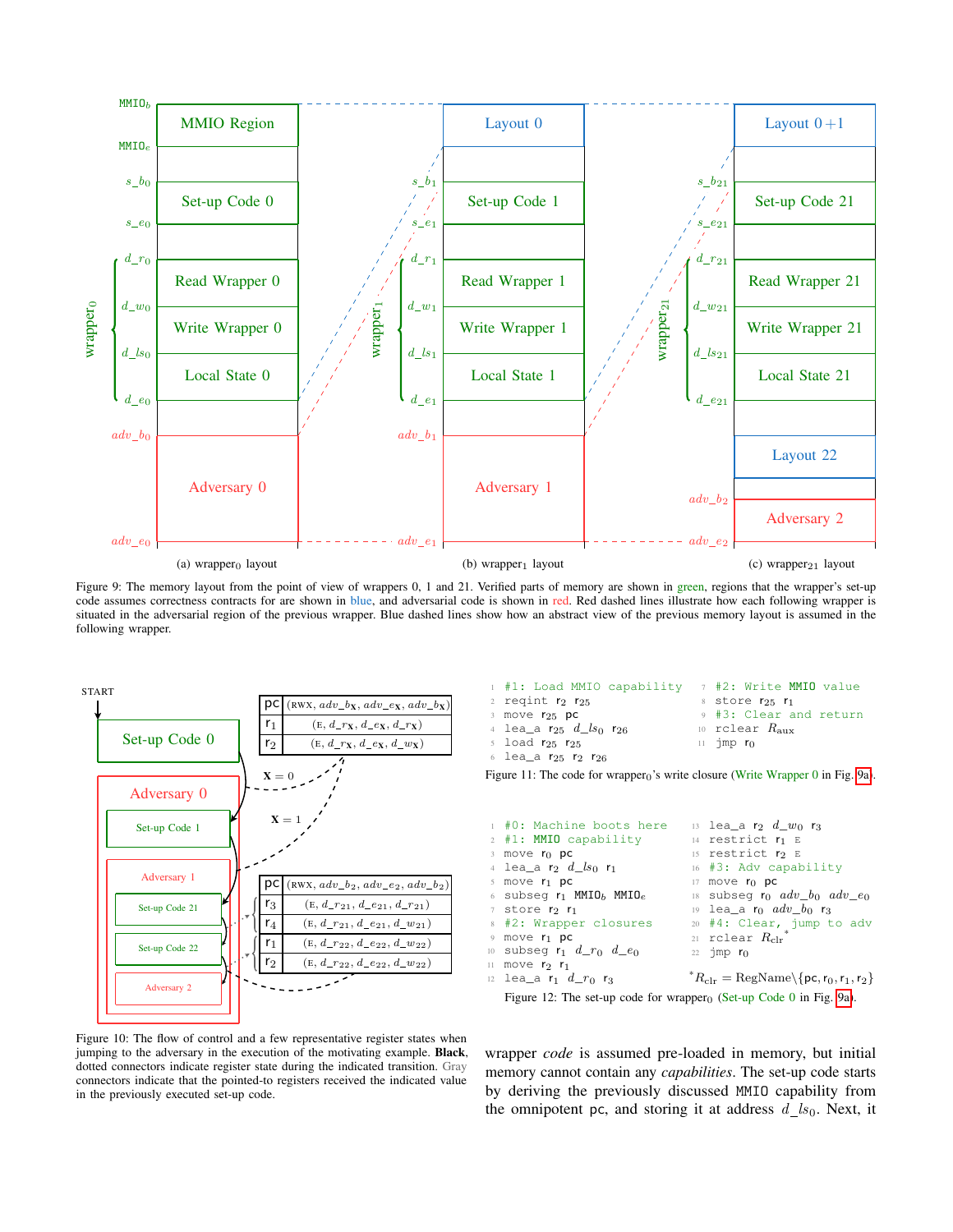derives the read and write closures from the pc and stores them in  $r_1$  and  $r_2$ . Lastly, it restricts the omnipotent pc to the adversary region, clears all auxiliary registers and jumps to the adversary, thereby loading  $r_0$  into the pc. Fig. [10](#page-6-1) demonstrates how execution starts in Set-up Code 0, and how, when jumping to Adversary 0, pc,  $r_1$ , and  $r_2$  are set up as previously described. From the point of view of wrapper $<sub>0</sub>$ , the concrete code stored</sub> inside Adversary 0 is irrelevant, as capability safety ensures that no adversary will be able to bypass its read and write closures.

Let us now consider the memory layout for wrapper<sub>1</sub> in Fig. [9b.](#page-6-5) The layout is similar to Fig. [9a,](#page-6-2) except for the topmost region. Since Set-up Code 0 gets to execute before passing control to Set-up Code 1, wrapper<sub>1</sub> assumes the existence of a region Layout 0, whose instructions satisfy a contract that captures the behavior of Set-up Code 0. Consequently, init config 1 in OBJ[-1](#page-5-1) requires the machine to boot inside the Layout 0 region and pass control to Set-up Code 1 at the end, with the register state as specified in Fig. [10.](#page-6-1) Requiring a contract rather than precise code makes the different layers more independent, and will, e.g., allow the hardware vendor to optimize network packet handling without affecting any proofs in higher-up layers.

The code for wrapper<sub>1</sub> itself is similar in layout, but makes use of more extensive local state than wrapper $<sub>0</sub>$ . Concretely,</sub> the read and write closures ensure that the local state always satisfies  $LS_1$  in Fig. [7.](#page-5-0)  $LS_1$  is defined in terms of a general local state  $LS_{gen_x}$ .  $LS_{gen_x}$  describes the layout of local state for wrapper x (with  $x \neq 0$ ). It specifies that the first three addresses contain a RWX capability  $c_{s}ls_{x}$  for all of local state, and the read and write closures  $c_{rr}(x)$  and  $c_{rw}(x)$ , where  $pr(x)$  represents the layer-below wrapper, which x will call. For example,  $pr(22) = 1$ . Having  $c_{s}ls_{x}$  is required because jumping to an E capability in our capability machine results in a pc with RX permission, which disallows updating the local state. Lastly,  $LS_{gen_x}$  takes a list of custom values  $\overline{v_{\text{cust}}}$  as an argument. This allow wrappers to specify additional local state to aid in enforcing their invariants. In this case, Fig. [7](#page-5-0) defines  $LS_1 \triangleq \lambda t$ . LS\_gen<sub>1</sub>([length(t)]), where  $x=1$  because wrapper<sub>1</sub> requires access to its own local state, and  $pr(x) = 0$ because wrapper<sub>1</sub> will call wrapper<sub>0</sub> to have it perform MMIO. Additionally,  $\overline{v_{\text{cust}}}$  = [length(t)], because wrapper<sub>1</sub> requires one extra address to store local state; a counter length $(t)$  that corresponds to the number of MMIO events performed so far, to compare it to 1000.

Fig. [13](#page-7-0) demonstrates how the read closure of wrapper $_1$ uses local state. It makes use of a generic read\_wrapper template, which we use for any non-bottom-level wrapper in this example. The template uses a list of instructions check\_read to check whether the wrapper's predicate (e.g.,  $P_1$  in this case) would still hold after the next MMIO event, and update the local state if this is the case. First, the template verifies whether  $r_2$  is a valid address, and not just any integer. This is done using the is\_addr r  $r_{\text{aux1}}$   $r_{\text{aux2}}$  macro, which succeeds iff r contains an integer that corresponds to a memory address. Then, it calls upon the checking instructions. Lastly, it loads  $c_{r0}$  from address  $d_{ls1} + 1$  and jumps to it. For

<span id="page-7-0"></span>

|                | 1 #Template code                                                |      | $15$ #Check: < 1000 events        |
|----------------|-----------------------------------------------------------------|------|-----------------------------------|
|                | 2 read_wrapper(check_read) $\triangleq$ 16 check_1 $\triangleq$ |      |                                   |
| $\overline{3}$ | is_addr $r_2$ $r_{25}$ $r_{26}$                                 | 17   | move $r_{25}$ pc                  |
|                | 4 check_read                                                    | 18 — | lea_a $r_{25}$ $d\_ls_1$ $r_{26}$ |
| 5              | move $r_{25}$ pc                                                |      | $19$ load $r_{25}$ $r_{25}$       |
| 6              | lea_a $r_{25}$ $d\_ls_1$ $r_{26}$                               | 20   | lea $r_{25}$ 3                    |
| 7              | load $r_{25}$ $r_{25}$                                          | 21 — | $load$ $r_{26}$ $r_{25}$          |
| 8              | lea $r_{25}$ 1                                                  | 22   | add $r_{26}$ $r_{26}$ 1           |
| $\circ$        | load $r_{26}$ $r_{25}$                                          | 23   | 1t $r_{26}$ $r_{26}$ 1000         |
| 10             | $\frac{1}{1}$ mp $r_{26}$                                       | 24   | lea pc $r_{26}$                   |
| 11             |                                                                 | 25   | fail                              |
|                | 12 read_wrapper_1 $\triangleq$                                  |      | load $r_{26}$ $r_{25}$<br>26      |
|                | 13 read_wrapper(check_1)                                        | 27   | add $r_{26}$ $r_{26}$ 1           |
| 14             |                                                                 | 28   | store $r_{25}$ $r_{26}$           |

Figure 13: The code for wrapper<sub>1</sub>'s read closure (Read Wrapper 1 in Fig. [9b\)](#page-6-5).

wrapper<sub>1</sub> the template is instantiated with  $check_1$ , which checks that  $P_1$  holds. These instructions first load  $c_{1}ls_1$  from  $d_{ls_1}$ , then load length(t) from  $d_{ls_1} + 3$ , check whether length $(t) + 1 < 1000$  still holds, and fail if this is not the case. If the check passes, length $(t) + 1$  is stored to  $d\_{ls_0} + 3$ , ensuring that  $LS_1$  holds again after the call to wrapper<sub>0</sub>.

The set-up code for wrapper<sub>1</sub> is very similar to the code we discussed in Fig. [12.](#page-6-4) The only difference is that, rather than ensuring that  $LS_0([1])$  holds, the set-up code needs to satisfy  $LS_1(\Pi)$  before jumping to Adversary 1. Fig. [10](#page-6-1) again shows the state of key registers at that point.

Finally, Fig. [9c](#page-6-6) summarizes wrapper<sub>21</sub>. Wrapper<sub>21</sub> again assumes a contract for lower-level wrappers, that is satisfied by the region Layout  $0+1$ . This contract captures the behavior of Set-up Code 0 and 1 combined, i.e., the first two steps in Fig. [10.](#page-6-1) Similarly, a new region Layout 22 satisfies a second contract that captures the behavior of Set-up Code 22. Both contracts appear in the definition of init config 21 in OBJ[-21](#page-5-1) and enable more modular code development. We do not discuss wrapper<sub>22</sub> separately, since its layout is the dual of wrapper<sub>21</sub>. Both wrappers share the same adversary.

The code for wrapper<sub>21</sub> itself is similar to the code for wrapper<sub>1</sub>. It enforces  $LS_{21}$  in Fig. [7,](#page-5-0) which is again defined in terms of  $LS_{gen_x}$ . No custom local state is needed to check  $P_{21}$ . The set-up code is also similar, but it jumps to wrapper<sub>22</sub> before control is passed to Adversary 2, as shown in Fig. [10.](#page-6-1) This Figure demonstrates how Set-up Code 21 sets up the closures for wrapper<sub>21</sub> in  $r_3$  and  $r_4$ , whereas Set-up Code 22 (or in this case the assumed contract for Layout 22) sets up its closures in  $r_1$  and  $r_2$ . Set-up Code 21 uses  $r_1$  and  $r_2$  to pass the closures for wrapper<sub>1</sub> to Set-up Code 22.

#### *B. Rate limiting*

To demonstrate how the previous example generalizes to support a more complex property that requires interaction with multiple devices, we implemented and verified a second example where wrapper<sub>22</sub> is replaced by wrapper<sub>22</sub> bis; a wrapper that implements rate limiting. The other wrappers and security objectives remain unchanged. Concretely, wrapper $_{22}$  bis relies on a trusted, memory-mapped timer device, and only allows an IO-event to or from its peripheral (at the same address  $a_2$ that wrapper<sub>22</sub> used) to occur when a value of 1 has been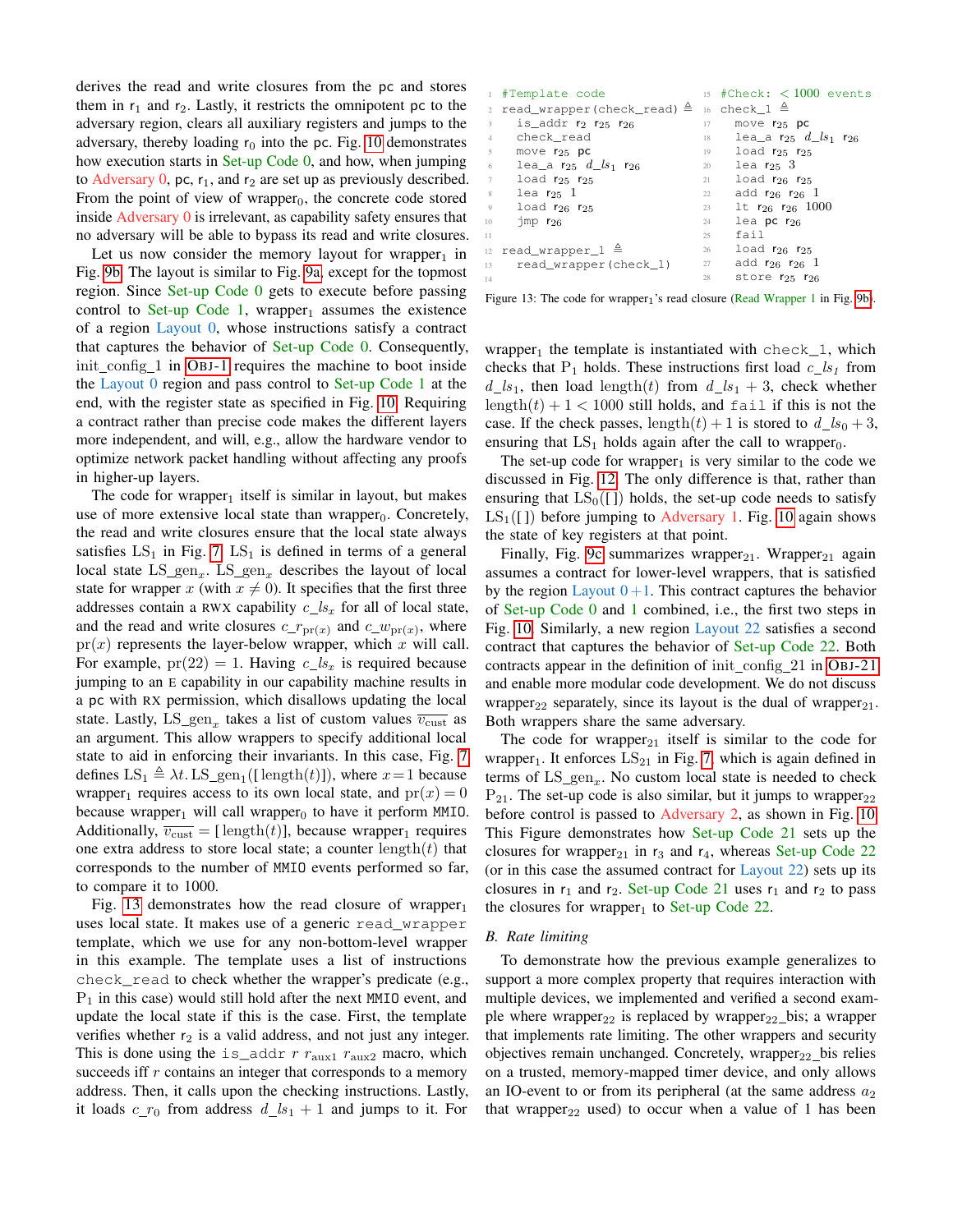<span id="page-8-0"></span> $P_{22}$ \_bis : Trace  $\rightarrow$  Prop  $\triangleq$  $\lambda t$ . match t with | [ ] : True  $| t' + [e] : P_{22} \text{bis}(t') \wedge$  $(e.\text{addr} \neq a_{\text{timer}} \Rightarrow \text{last}(t') = \text{Some}(\text{IORead}, a_{\text{timer}}, 1))$  $F_{22}$  bis : Trace  $\rightarrow$  Trace  $\triangleq$  $\lambda t$ . filter( $\lambda e$ .  $e$ . addr =  $a_2 \vee e$ . addr =  $a_{\text{timer}}$ , t)  $LS_{22}$ \_bis : Trace  $\rightarrow$  list Word  $\triangleq$  $\lambda t$ . LS\_gen<sub>22</sub>([if last(t) = Some(IORead,  $a_{\text{timer}}$ , 1)

then  $1$  else  $0)]$ 

Figure 14: Definitions involved in the second example

read from the timer address  $a_{\text{timer}}$  beforehand. In other words, wrapper<sub>22</sub> bis enforces the predicate  $P_{22}$  bis in Fig. [14](#page-8-0) on a version of the MMIO trace that has been filtered through  $F_{22}$  bis. Here, the function last returns the most recent event in  $t$ , if any. In summary, security objective OBJ[-22](#page-5-1) is replaced by the following (where  $\overline{F}_2$  now also disallows events to  $a_{\text{timer}}$ ):

OBJ-22-BIS

$$
\frac{\text{init\_config\_22}(r_0, m_0)}{P_{22}\_\text{bis}(F_{22}\_\text{bis}(t)) \land \overline{F}_2(t) = [1]}
$$

To correctly enforce  $P_{22}$  bis  $\circ$   $F_{22}$  bis, wrapper<sub>22</sub> bis consists of 2 different types of closures. First, a read and write closure similar to the ones demonstrated in Fig. [9,](#page-6-0) which clients can use to respectively read from and write to  $a_2$  if the last event in  $F_{22}$  bis(t) is a timer event that returned 1. Second, a read-only timer closure, which allows reading from  $a<sub>timer</sub>$  and returns the read value. To coordinate between these closures, they share local state that satisfies  $LS_{22}$  bis in Fig. [14.](#page-8-0) The three closures uphold  $LS_{22}$  bis as follows:

- Whenever the timer closure is called, it writes a 1 to the local state if it read a 1, and 0 otherwise.
- Whenever the regular read or write closure is called, if the event is destined for address  $a_2$ , it checks the local state to see if the stored value is 1. If not, the wrapper fails. If the value is 1, it is consumed and set to 0, and the call is passed on to wrapper<sub>1</sub>.

Note that in our current set-up, wrapper $_{22}$  bis is the sole wrapper that can read (and write) the timer address, since it requires a view of *all* MMIO events to  $a_{\text{timer}}$  and  $a_2$  in  $F_{22}$  bis. Section [IV-A](#page-8-1) will discuss how our approach can be generalized to a setting where a closure is shared between multiple wrappers, e.g. wrapper $_{21}$  and wrapper $_{22}$  bis.

## IV. PROVING THE SECURITY OBJECTIVES

This section outlines the high-level technical ideas that underlie the proofs of security objectives such as the ones in Fig. [8.](#page-5-1) Intuitively, the proof of each wrapper's security objective employs an invariant to state that the objective holds at each step of execution. Section [IV-A](#page-8-1) discusses how each wrapper's invariants are formalized in Iris.

Proving that the invariant always holds requires reasoning about 2 different phases of execution:

- 1) The wrapper's concrete closures that we hand-verify should enforce the invariant, as Section [IV-B](#page-10-0) further explains. Additionally, the concrete Set-up Code of the wrapper and (specifications for) the set-up code of all layer-below wrappers should respect the invariant. The latter is simple to prove, since set-up code does not perform IO itself.
- 2) The arbitrary adversarial code in the Adversary region should be *safe* to execute, i.e. have no way of bypassing the wrapper's closures and breaking the invariant. Section [IV-C](#page-11-0) discusses how we employ a semantic model to reason about the safety of unknown code in the capability machine.

In Section [IV-D](#page-12-0) we finally discuss an approach to sharing the verification effort for wrappers that have a common structure. This is not required for our verification approach, but it allowed us to reduce the verification effort involved in proving the first example.

#### <span id="page-8-1"></span>*A. Invariants to enforce security objectives*

In this section, we detail how each wrapper  $x$  employs invariants  $invs(x)$  to prove *modularly* that its security objective OBJ-[X](#page-5-1) holds at each step of execution. It is insufficient to have an invariant that simply states that the security objective holds continuously. To be of general use, each wrapper requires three additional types of reasoning to be possible with its invariant.

First, each wrapper has a *view* of the physical trace, which is the part of the physical trace that it knows about. In our first example, wrappers 0 and 1 view the entire trace, whereas the views of wrappers 21 and 22 consist of all events addressed to  $a_1$  and  $a_2$ , respectively. A wrapper x will only ever see a subview of the layer-below wrapper  $pr(x)$ 's view. By expressing the view of x in terms of the view of  $pr(x)$ , the invariant ensures that all wrappers' views are indeed recursively views of the actual physical event trace, obtained through repeated filtering.

Secondly, in case multiple wrappers  $x_1, \ldots, x_n$  have a common layer-below wrapper  $pr(x_1)$ , it should be possible to modularly reason about events they admit. For example, we should not have to know anything about the view of  $x_n$  on the trace, to reason about the view that  $x_1$  has on the trace.

Lastly, the invariant needs to ensure that any local state that the wrapper requires for its correct operation is enforced on the wrapper's *current* view of the trace. For example, to prove correct operation of wrapper $<sub>1</sub>$  in our first example, the invariant</sub> must be able to guarantee that the number of MMIO events that wrapper<sub>1</sub> keeps track of, is the number of events in the most up-to-date view of the trace.

In the remainder of this section, we flesh out these three types of reasoning by means of Fig. [16,](#page-9-0) which demonstrates how different aspects of the wrappers' invariants help us achieve the desired reasoning. At the end, we showcase some concrete invariants used in our first example. Note that the enforcement of the security objective itself is trivially expressed by adding the condition  $P_x(t_x)$  to the invariant, as Fig. [16](#page-9-0) shows.

*1)* Connecting  $x_1$  to  $pr(x_1)$ : In general, a wrapper  $x_1$ 's view of the trace is a filtered view, a subsequence of the layer-below wrapper  $pr(x_1)$ 's view. We can connect different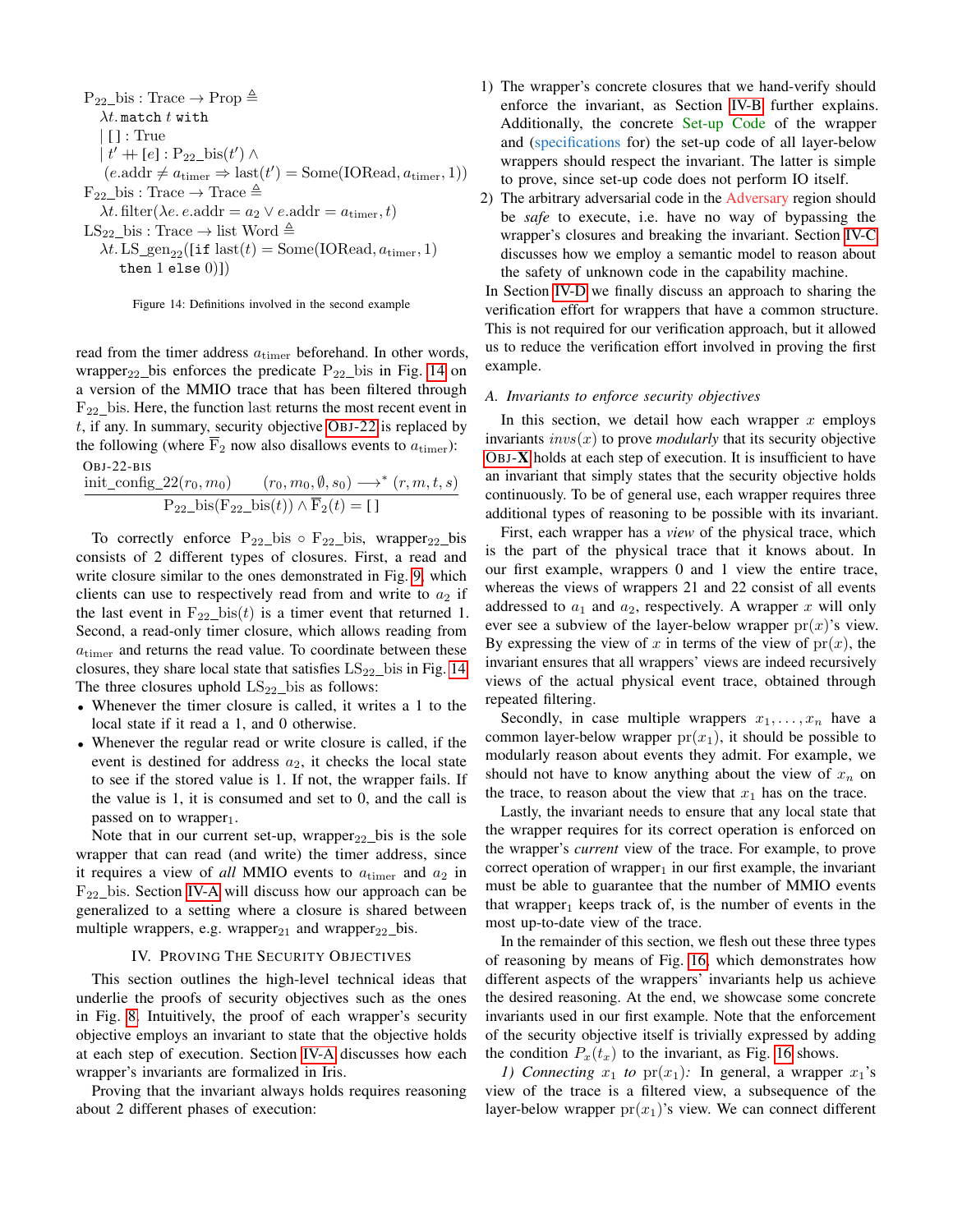<span id="page-9-1"></span>valid(F)  
\n
$$
\triangleq \exists P_e : \text{Event} \to \text{Prop.} \ (\forall t. \ F(t) = \text{filter}(P_e, t)) \land (\forall e : \text{Event.}\ \text{decidable}(P_e(e)))
$$
\northogonal(F<sub>1</sub>, F<sub>2</sub>)  
\n
$$
\triangleq \forall t. \ F_1(F_2(t)) = F_2(F_1(t)) = []
$$
\n
$$
\text{(filter\_full } \gamma \ t * \text{filter\_val } \gamma \ F \ t') \twoheadrightarrow F(t) = t' \qquad \text{(2) } (\text{filter\_val } \gamma \ F \ t * \text{filter\_val } \gamma \ F' \ t') \twoheadrightarrow \text{orthogonal}(F, F')
$$
\n
$$
\text{(3) } (\forall F'.\ \text{valid}(F') \land \text{orthogonal}(F, F') \to F'(t) = F'(t')) \to
$$
\n
$$
\text{(filter\_full } \gamma \ t * \text{filter\_val } \gamma \ F \_\text{}) \twoheadrightarrow (\text{filter\_full } \gamma \ t' * \text{filter\_val } \gamma \ F \ F(t'))
$$

Figure 15: Three main properties of the filter\_full and filter\_val abstractions built on top of the filter resource algebra in Iris, and definition of the auxiliary notions of validity and orthogonality they require.

<span id="page-9-0"></span>

Figure 16: Figure illustrating the interaction of the different resources in the invariants  $invs(x)$  (consisting of two invariants  $int_{P,x}$  and  $int_{st,x}$ ) of an arbitrary wrapper  $x$ . The bottom of the figure shows how the invariants of a wrapper  $pr(x_1)$  are connected to its layer-above wrappers  $x_1, \ldots, x_n$ . Circular connectors  $\rightarrow$  represent an authoritative (i.e. "full") view of a resource, that one or more fragmentary (i.e. "partial") views, represented by claw-shaped connectors  $\prec$ , can be connected to. The connector  $\prec$  represents a *unique* partial view, i.e. it is enforced to be equal to the full view.

layers this way: the invariant for wrapper  $x_1$  in Fig. [16](#page-9-0) owns a resource filter\_val  $\gamma_{\text{pr}(x_1)}$   $F_{x_1}$   $t_{x_1}$ , which states that  $x_1$ 's view on the trace is  $t_{x_1}$  and that  $t_{x_1}$  is obtained by applying a filter  $F_{x_1}$  to the view  $t_{pr(x_1)}$  that  $pr(x_1)$  has. As shown in the bottom of the figure, this resource connects to the resource filter\_full  $\gamma_{pr(x_1)} t_{pr(x_1)}$  in wrapper  $pr(x_1)$ , which represents the full view. Here,  $\gamma_{pr(x)}$  is simply a name used to distinguish different filtering systems. The root wrapper has a view on the entire physical trace, i.e. its invariant owns a resource filter val  $\gamma$  *id t* where *id* is the identity filter and t is the physical trace. Note that top-level wrappers do not require a resource filter\_full  $\gamma$  t, since they do not provide a view on the trace to a higher-level wrapper. When proving OBJ-[X](#page-5-1) for a wrapper  $x_1$ ,  $x_1$  and its siblings are the top level wrappers.

*2) Reasoning modularly about sibling wrappers:* In the case where multiple wrappers  $x_1, \ldots, x_n$  have a common layerbelow wrapper  $pr(x_1)$ , reasoning about each wrapper's view can happen modularly if the wrappers have *orthogonal* views on the trace, where orthogonality for two filters  $F$  and  $F'$  is denoted orthogonal $(F, F')$  and defined in Fig. [15.](#page-9-1) For example,  $F_{21}$  and  $F_{22}$  are orthogonal in our first example, so we can update the view of the trace  $F_{21}(t)$  that wrapper<sub>21</sub> has, without requiring any knowledge of wrapper<sub>22</sub>'s view  $F_{22}(t)$ , and vice

versa. Similarly, we might have multiple wrappers that only write certain ranges of output values, that only ever read, respectively write values, that always write specific pairs of MMIO values, etc. Note that orthogonality is more flexible than disjointness since it does not presuppose a notion of intersection, but that it degenerates to the latter in case we consider filters that filter on individual events (as is the case in our examples).

Given this notion of orthogonality, we defined a novel *filter* resource algebra (an Iris construct used to define custom separation logic resources) to reason about independent, orthogonal updates to a trace. The previous resources filter\_full  $\gamma t$  and filter val  $\gamma F t$  are in fact defined in terms of this resource algebra. Fig. [15](#page-9-1) defines the three most important properties that these two resources satisfy. First, we define a filter  $F$  to be *valid* if it filters the trace by a decidable event predicate  $P_e$ . Property 1 states that  $t'$  is indeed a view of t through the filter  $F$ . Property 2 states that any two filter\_val resources are guaranteed to be orthogonal. Property 3 then leverages orthogonality to express how we may update traces modularly: if all orthogonal, valid filters are unaffected by a trace update, then we can update a filter\_full and filter\_val *without requiring ownership of any other filters*. Fig. [16](#page-9-0) illustrates how the filters  $x_1, \ldots, x_n$  are connected to their common layer-below filter, assuming orthogonal filtering predicates.

The reader might wonder about the case where the views of  $x_1, \ldots, x_n$  are *not* orthogonal. This case does not occur in our current examples, but Iris offers multiple resource algebras that can be used to reason about different forms of shared views on the trace. For example, imagine a scenario where a clock closure (similar to the timer closure in our second example) is shared between wrapper $_{21}$  and wrapper $_{22}$  bis, such that both wrappers can read timestamps from it and enforce their own predicates (e.g. "at least X seconds have to pass between any two writes to  $a_2$ "). The wrappers 21 and 22 bis would still require an orthogonal view to know about *all* events at respectively  $a_1$  and  $a_2$ , but now also a *partial view* for their reads from  $a_{\text{clock}}$ . The partial view ensures that wrapper<sub>22</sub>\_bis does not need to update its view whenever wrapper $_{21}$  reads a timestamp from the clock, and vice versa. Iris already contains a *monotone* resource algebra, that could allow implementing such partial views.

*3) Incorporating local state:* While the security objective  $P_x(t_x)$  has to be satisfied at each step of execution (i.e. atomically), the local state can temporarily be out of sync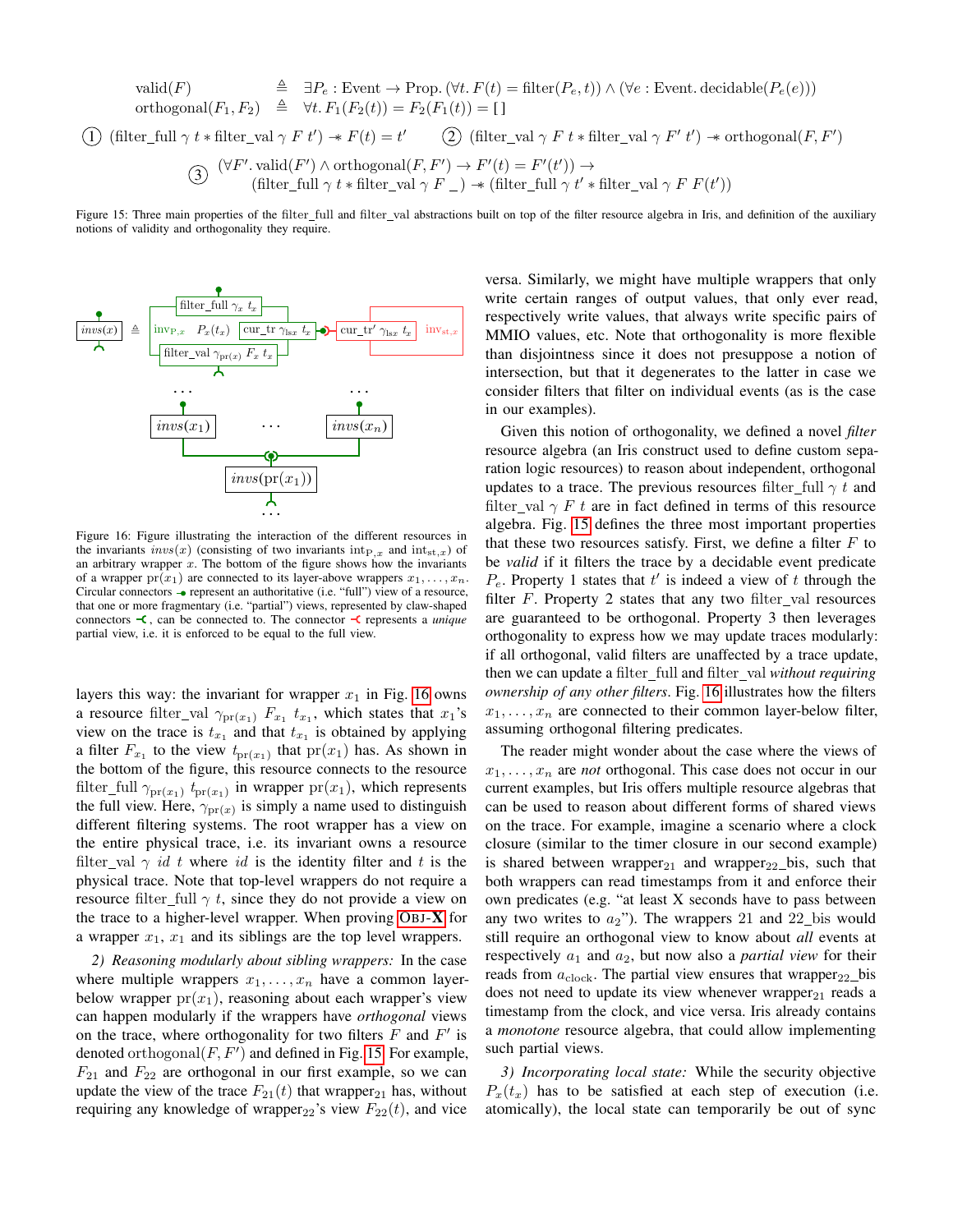<span id="page-10-1"></span>

Figure 17: Overview of when different invariants need to hold when invoking wrapper<sub>21</sub> in our first example, where  $\circlearrowleft$  denotes an invariant being reestablished for a new view of the trace.

with the trace, e.g. if a wrapper updates its local state before invoking the layer-below wrapper to perform IO, or if updating the local state takes multiple instructions. For this reason,  $invs(x)$  consists of two parts: an atomic invariant  $inv_{P,x}$ , which ensures that the security objective holds continuously, and a so-called *non-atomic* invariant [\[18\]](#page-15-13)  $inv_{st,x}$ , which ensures (among other things) that the local state is satisfied. The resources cur\_tr  $\gamma_{\text{lsx}} t_x$  and cur\_tr'  $\gamma_{\text{lsx}} t_x$  in Fig. [16](#page-9-0) enforce that the view of the trace in both invariants is the same. Fig. [17](#page-10-1) illustrates how both types of invariants are upheld differently when invoking one of wrapper $_{21}$ 's closures: the local state invariants can temporarily be broken while a lower-level wrapper is executing and reestablished afterwards, whereas all atomic invariants have to be updated at the same time, during the instruction that performs the physical MMIO effect.

4) Putting it all together: Given the representation of  $inv_{P,x}$ in Fig. [16,](#page-9-0) we now denote this atomic invariant with all of its parameters as  $\text{inv}_{\text{P}}(F_x, P_x, tp_x, \gamma_{\text{pr}(x)}, \gamma_{\text{lsx}}, \gamma_x)$ . The only new parameter is the boolean  $tp_x$ , which denotes whether x is currently considered a top-level wrapper. This is important to know since, as mentioned, the resource filter\_full  $\gamma_x t_x$  is not present if x is a top-level wrapper. The arguments  $\gamma_{\text{pr}(x)}, \gamma_{\text{lsx}}, \gamma_x$ are omitted if they are clear from context.

To exemplify the previous discussion, we investigate the atomic invariants involved in proving OBJ[-21](#page-5-1) (the non-atomic invariants are more tedious and less interesting). The invariants are as follows:

$$
\begin{aligned}\n&inv_P(\text{id}, \_, False, \gamma_0, \gamma_{\text{ls0}}, \gamma_1) * inv_P(\text{id}, \_, False, \gamma_1, \gamma_{\text{ls1}}, \gamma_{21}) \\
& * inv_P(F_{21}, P_{21}, True, \gamma_{21}, \gamma_{\text{ls21}}, \_) \\
& * [\exists t. filter\_val \; \gamma_2 \; \overline{F}_2 \; []\n\end{aligned}
$$

The first three invariants represent wrappers 0, 1 and 21. Since wrappers 0 and 1 are the only wrappers in their layer, they apply the identity filter id to the previous layer's trace. The resource filter val  $\gamma_0$  id t in wrapper<sub>0</sub>'s invariant is linked to the actual physical trace. The third invariant, wrapper<sub>21</sub>'s proper invariant, enforces the first conclusion of OBJ[-21,](#page-5-1) through the presence of  $F_{21}$  and  $P_{21}$ . Additionally, the fourth invariant ensures that no other addresses than  $a_1$  and  $a_2$  receive MMIO

events. From the point of view of the top-level wrapper $_{21}$  in Fig. [9c,](#page-6-6) the third layer is irrelevant, so the third invariant has  $tp$  set to True, whereas non-top-level wrappers 0 and 1 have it set to False. Also note the  $\overline{\phantom{a}}$  in place of P<sub>0</sub> and P<sub>1</sub> in the first two invariants, indicating that wrapper $_{21}$  does not care what predicate the lower wrappers enforce when proving its own security objective.

## <span id="page-10-0"></span>*B. Functional correctness of wrappers*

The invariants discussed in the previous section are used to prove two contracts for every wrapper: a form of functional correctness and a form of security. We will discuss the proofs of security in more detail in the next section, and the proofs of correctness now. The correctness contract expresses that when a wrapper is invoked, it either generates the desired external effect or throws an error in case the effect would violate their policy.

These contracts are expressed in terms of a program logic for our capability machine, which we inherit from Georges et al. [\[11\]](#page-15-6) and extend with rules for the MMIO cases of the load and store instructions. The program logic contains the following weakest precondition assertion:

## wp Repeat SingleStep  $\{s, Q(s)\}$

which is read as "repeating the fetch decode execute loop of the capability machine until it either halts or fails, will produce a final state s (Done Failed or Done Halted) for which Q holds". In terms of wp {}, we can define a form of contract triple  $\{P\}$  Repeat SingleStep  $\{Q\}$  that we define (roughly) as follows<sup>[2](#page-10-2)</sup>:

$$
\forall \varphi.\,P \twoheadrightarrow (Q \twoheadrightarrow \textsf{wp} \ \textsf{Repeat} \ \textsf{SingleStep} \ \{s.\, \varphi(s)\})\\ \twoheadrightarrow \textsf{wp} \ \textsf{Repeat} \ \textsf{SingleStep} \ \{s.\, \varphi(s)\}
$$

In terms of this abstraction, the functional correctness contract of the write closure of a wrapper  $x$  could look roughly as follows (omitting error cases and technical details):

$$
\left\{\begin{aligned}\n\text{filter\_val }\gamma_x\left(\lambda t.\text{filter}(P_e,t)\right)t * P_e(\text{IOWrite},a,v) \\
&*\mathsf{pc} \mapsto (p_w,b_w,e_w,a_w) \\
&*\mathsf{ro} \mapsto w_{\text{ret}} * \mathsf{r}_1 \mapsto v * \mathsf{r}_2 \mapsto a \\
\text{Repeat SingleStep} \\
\text{filter\_val }\gamma_x\left(\lambda t.\text{filter}(P_e,t)\right)(t + \text{[(IOWrite},a,v)]) \\
&*\mathsf{pc} \mapsto \text{updatePerm}(w_{\text{ret}}) \\
&*\mathsf{ro} \mapsto w_{\text{ret}} * \mathsf{r}_1 \mapsto v * \mathsf{r}_2 \mapsto a\n\end{aligned}\right\}
$$

where the updatePcPerm function maps E capabilities to their RX counterparts and leaves other capabilities untouched, and we used the fact that filters in our current examples are eventbased (cfr. the definition of validity in Fig. [15\)](#page-9-1) to rewrite  $F_x$  as  $(\lambda t. \text{filter}(P_e, t))$ . This contract expresses that when the write closure is invoked and the pc contains a capability  $(p_w, b_w, e_w, a_w)$ , with arguments v and a and a return capability

<span id="page-10-2"></span> $2$ Two caveats: (1) we do not use this abstraction in our Coq development but use the unfolded definition directly and (2) most of our contracts use a variant of this definition that allows the program to fail at an arbitrary point of execution.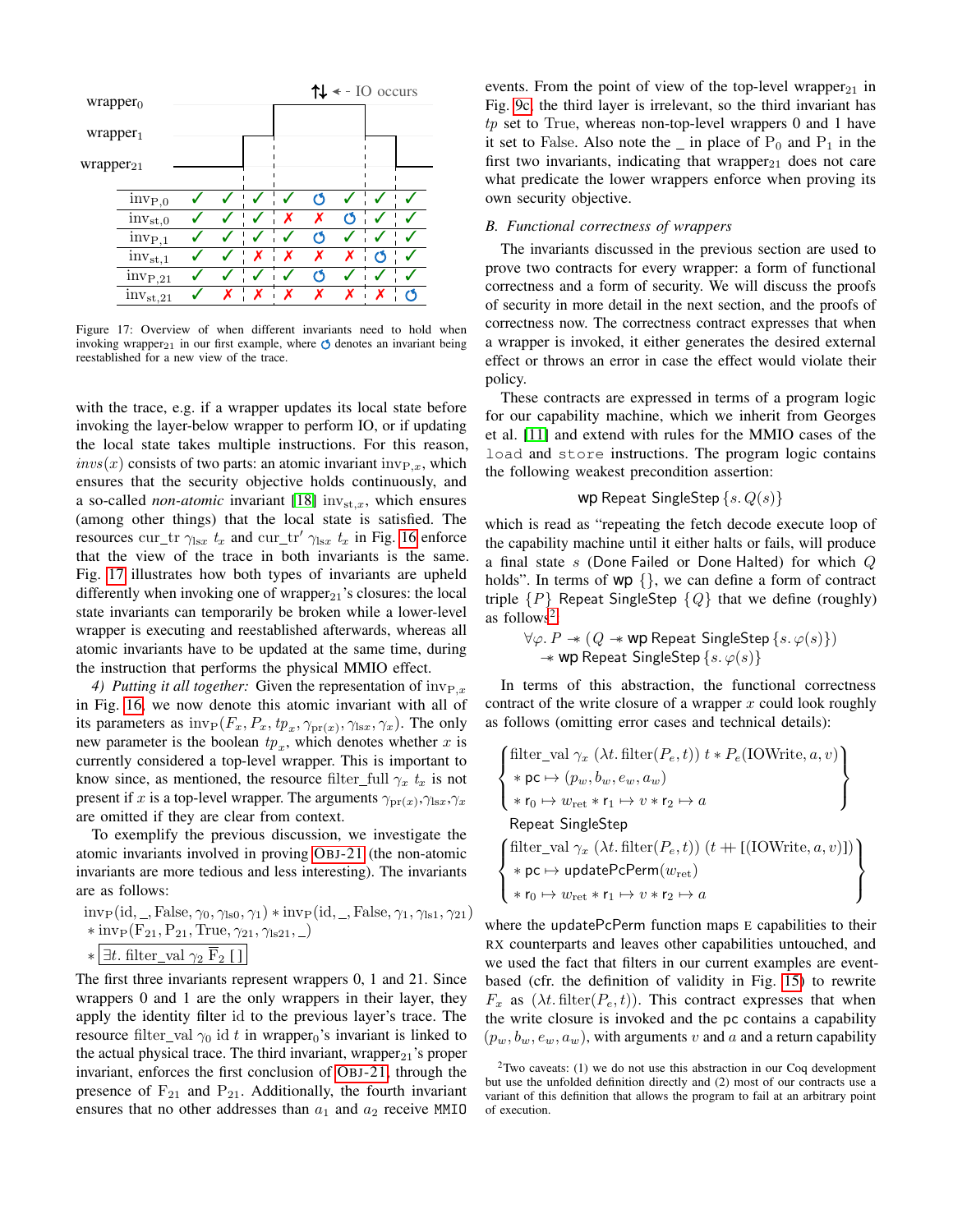$w_{\text{ret}}$  in appropriate registers, then execution will jump back to  $w_{\text{ret}}$  with unmodified register contents. Additionally, a filter\_val  $\gamma_x$  ( $\lambda t$ . filter( $P_e$ , t)) t resource is required to update the filter\_full  $\gamma_x$  t resource in inv<sub>P,x</sub> using property 3 in Fig. [15.](#page-9-1) To prove the orthogonality precondition to this property,  $P_e$  needs to accept the requested external effect (IOWrite,  $a, v$ ). In the postcondition, an updated filter\_val resource is returned to express that the effect has been performed.

Unfortunately, the above contract does not quite work. The problem is that higher-level wrappers who wish to invoke a lower-level write closure do not directly own the necessary resource filter val  $\gamma_x$  ( $\lambda t$ . filter $(P_e, t)$ ) t. As we discussed, this resource is embedded in an invariant  $inv_{\rm P}$ . Because this invariant is atomic, it must be restored after every individual instruction, as was already illustrated in Fig. [17.](#page-10-1) It is therefore not possible to extract the resource from the invariant for the duration of the wrapper invocation.

To solve this problem, we employ the technique of *Higher-Order Concurrent Abstract Predicates* (*HOCAP*) [\[19\]](#page-15-14), [\[20\]](#page-15-15). The client wrapper will not extract the filter\_val  $\gamma_{\text{pr}(x)}$  ( $\lambda t$ . filter( $P_e$ , t)) t resource from its invariant and restore it after the invocation. Instead, it delegates the work of updating its invariant to the invoked wrapper, and the invoked wrapper will do this at exactly the right execution step, namely the step that executes the MMIO write. This means the contract will look as follows (again omitting error cases and technical details):

$$
\left\{\begin{pmatrix} \forall t \text{. filter\_full } \gamma_x \ t * P \Rightarrow \\ \text{filter\_full } \gamma_x \ (t + [(IOWrite, a, v)]) * Q \end{pmatrix} \right\}
$$
\n
$$
\left\{\begin{pmatrix} \forall t \text{. filter\_full } \gamma_x \ (t + [(IOWrite, a, v)]) * Q \end{pmatrix} \right\}
$$
\n
$$
\left\{\begin{array}{c} \ast P * pc \mapsto (p_w, b_w, e_w, a_w) \\ \ast r_0 \mapsto w_{ret} * r_1 \mapsto v * r_2 \mapsto a \end{array}\right\}
$$
\n
$$
\left\{\begin{array}{c} Q * pc \mapsto \text{updatePcPerm}(w_{ret}) \\ * r_0 \mapsto w_{ret} * r_1 \mapsto v * r_2 \mapsto a \end{array}\right\}
$$

In this contract, the caller provides a so-called *view shift* to the wrapper invocation: a type of logical callback that expresses how the lower-level wrapper  $pr(x)$  can update the client wrapper  $x$ 's invariant for them. View shifts are the reason why, in Fig. [17,](#page-10-1) wrapper $<sub>0</sub>$  was capable of immediately</sub> reestablishing the atomic invariants of wrapper<sub>1</sub> and wrapper<sub>21</sub> when it performed MMIO. Note that the client does not need to provide their filter\_val  $\gamma_x$  ( $\lambda t$ . filter( $P_e, t$ )) t resource beforehand, but instead is allowed to rely on the invoked wrapper's filter\_full  $\gamma_x$  t resource in the proof of the view shift. In this proof, the view shift is allowed to consume additional client resources  $P$  that the caller has to provide at the start of the invocation, and produces resources Q. Note that, since top level wrappers contain no filter\_full  $\gamma_x$  t resource that needs to be updated externally, their contracts need not be parameterized by a view shift. In other words, the same boolean  $tp$  we discussed in the previous section will determine whether a wrapper's contract is parameterized by a view shift.

<span id="page-11-1"></span>
$$
\begin{array}{l} \boxed{\mathcal{E}(v)}\; \triangleq \; \forall reg.\left(\mathcal{R}(reg)*pc \mapsto v* \, \mathbf{\mathsf{\mathcal{*}}}_{(r,w) \in reg, r \neq pc} r \mapsto w\right) \\ \hline \hspace{1.5cm} \twoheadrightarrow \hspace{1.5cm} \mathbf{wp} \; \text{Repeat SingleStep} \left\{ \_, \top \right\} \\ \boxed{\mathcal{R}(reg)\; } \triangleq \; \mathbf{\mathsf{\mathcal{*}}}_{(r,w) \in reg, r \neq pc} \; \mathcal{V}(w) \\ \boxed{\mathcal{V}(z), \mathcal{V}(\mathbf{O},-)} \quad \triangleq \; \top \\ \boxed{\mathcal{V}(w) \; } \quad \mathcal{V}(\mathbf{E},b,e,a) \quad \triangleq \; \square \; \triangleright \; \mathcal{E}(\mathbf{RX},b,e,a) \\ \mathcal{V}(p,b,e,a) \quad \triangleq \; \mathbf{\mathsf{\mathcal{*}}}_{a' \in [b,e)} \; \exists p'.\, p \preheadleft\{ \mathcal{P}' \; \wedge \\ \boxed{\exists w.a' \mapsto_{p'} w * \mathcal{V}(w)} \end{array}
$$

Figure 18: Logical relations describing capability safety. Figure adapted from Georges et al. [\[11\]](#page-15-6).

If  $x$  is neither a top-layer nor a bottom-layer wrapper, then both x and  $pr(x)$  are parameterized by a (different) view shift, and a conversion between both needs to happen to prove the contract of x. Using the invariant  $inv_{P,x}$ , we can prove the following generally applicable *view shift lowering* lemma, to abstract away most reasoning related to view shifts when proving contracts:

*Theorem 1 (View Shift Lowering):*

 $\text{inv}_{\text{P}}((\lambda t. \text{filter}(P_e, t)), P_x, tp_x, \gamma_{\text{pr}(x)}, \gamma_{\text{lsx}}, \gamma_x) \rightarrow$ (∀t. filter\_full  $\gamma_x$   $t*P$   $\Rightarrow$  filter\_full  $\gamma_x$   $(t + \lceil e \rceil) * Q)$  →  $(\forall t.$  filter\_full  $\gamma_{\text{pr}(x)} t * P * P_e(e) * P_x(t + [e]) *$ cur\_tr'  $\gamma_{\text{ls},x}$  t  $\Rightarrow$  filter\_full  $\gamma_{\text{pr}(x)}$   $(t + [e]) * Q *$ cur\_tr'  $\gamma_{\text{ls},x}$   $(t + [e])$ 

This theorem states that the view shift that  $x$  is parameterized by can be lowered to one that satisfies the contract for  $pr(x)$ , if x can provide the additional guarantee that  $P_e(x)$  and  $P_x(t + |e|)$  hold (which is precisely what x checks before admitting the event anyway), and if x makes  $pr(x)$  update the trace in the local state invariant  $inv_{st}$ . Recursively applying this theorem allows efficiently deriving higher-level driver specifications from lower-level ones. Note that view shift lowering accumulates resources in  $P$  and  $Q$  until the bottomlevel driver is reached, at which point all higher-level invariants inv<sub>P</sub> are updated at once.

#### <span id="page-11-0"></span>*C. A semantic model for capability safety*

In this section, we describe how we reason about the fact that unknown adversarial code satisfies the security objectives. We use a logical relations model to capture the notion of capability safety, i.e. the universal contract, that the hardware capabilities provide. Concretely, we will verify that our own wrapper closures are safe to execute, and that the adversary's code is safe to execute, starting from safe register states, in particular states containing the wrappers' closures.

Since our capability machine builds upon the bare-bones capability machine of Georges et al. [\[11\]](#page-15-6), we reuse their *logical relation without revocation* and its formalization in Iris, and repeat a simplified version of the separation logic definition in Fig. [18.](#page-11-1) Additionally, we reprove their fundamental theorem (Theorem [2](#page-12-1) below) in the presence of MMIO.

We restrict our explanation of Fig. [18](#page-11-1) to the essentials required to understand the key concepts behind our proofs. The model consists of three different, mutually recursive relations: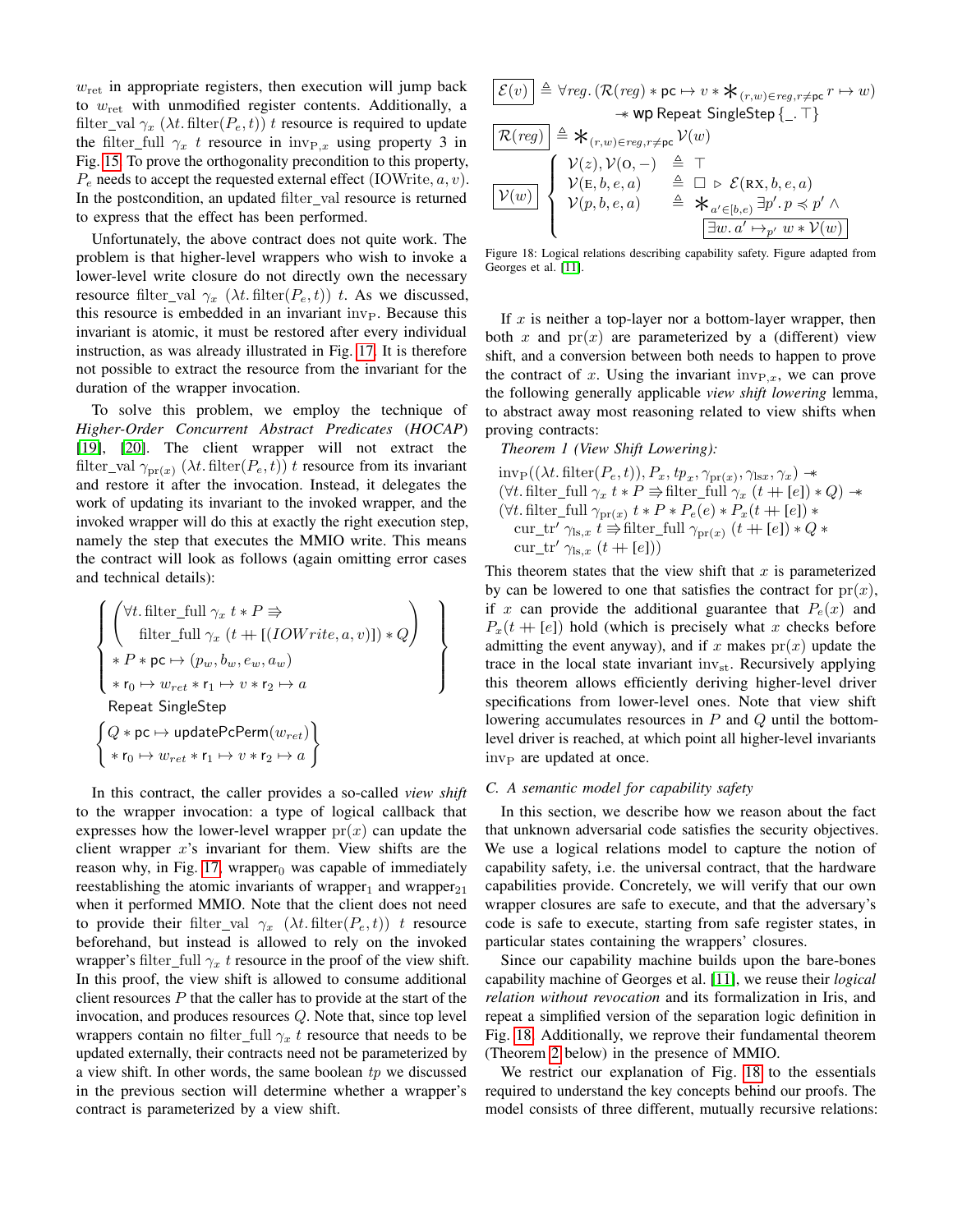- The value relation  $V: Word \rightarrow iProp$  (with iProp the type of propositions in Iris) defines when a word is safe.
- The expression relation  $\mathcal{E}:$  Word  $\rightarrow$  iProp defines when a capability can safely be executed in the pc register.
- The register relation  $\mathcal{R}$ : Reg  $\rightarrow$  iProp lifts the value relation to an entire register bank (bar the pc). A register bank is safe if each general purpose register is safe.

Technically, these relations are well-defined by so-called *guarded recursion*, see [\[11\]](#page-15-6), [\[21\]](#page-15-16).

We first discuss the definition of the value relation.  $V(w)$ specifies an upper bound on the authority over memory that the word  $w$  carries. Since integers and O-capabilities do not represent any authority over memory, they are always safe, as expressed by  $\top$ . Enter capabilities are safe if it is safe to execute them in the pc after jumping to them (hence the RX permission). The presence of the persistent modality  $\Box$  and the later modality  $\triangleright$  can be ignored by readers unfamiliar with them. All remaining capability types have read permission and these capabilities are safe if, for each  $a'$  in their memory range  $[b, e)$ , an Iris invariant (denoted by a boxed assertion) exists that asserts that memory location  $a'$  will always contain a safe value. The assertion  $a' \mapsto_{p'} w$  in the invariant expresses unique ownership of the memory location  $a'$  with permission  $p'$  and stored word  $w$ . Additionally, this assertion implies that  $a'$  cannot be an MMIO location. This ensures that adversaries cannot gain direct access to MMIO memory and bypass our wrappers. Note that the invariant permits using a  $p'$  that is at least as strong as p, i.e.  $p \preccurlyeq p'$ . This allows for downgrading of capability permissions and aliasing of different permissions. Notice that no additional assertions have to be added to the definition of  $V(p, b, e, a)$  for capabilities that carry additional write or execute authority. The intuitive reason is that the invariant already enforces that any written value needs to be valid, and that having read authority over a part of memory suffices for an adversary to copy code over to a region that it has write-execute permission over, and execute it there.

Next, we discuss the execution relation  $\mathcal{E}$ . It states that, given ownership of any initial register bank reg that satisfies the register relation  $R$ , we can safely run the machine with  $v$  in the pc register. The weakest precondition assertion  $wp$ uses a trivial postcondition  $\top$ , which at first sight might seem odd. This suffices because Iris' weakest precondition implicitly enforces that all invariants hold at each step of execution. Thus, any invariants related to  $OBJ-X$  $OBJ-X$  that a wrapper might define will also be enforced through the expression relation by the wp assertion. For example, if wrapper<sub>1</sub> were to set up an invariant that ensures that  $P_1$  holds over the current trace t, i.e.  $P_1(t)$ , then this invariant is upheld at each step of execution when jumping to Adversary 1, under two conditions. First, Adversary 1 should be safe to execute. i.e.  $\mathcal{E}(\text{RWX}, \text{adv}\_b_1, \text{adv}\_e_1, \text{adv}\_b_1)$  holds. Second, to meet the precondition of the expression relation, Set-up Code 1 has to pass the adversary a safe register block, which notably requires proving that the read and write closures for wrapper $_1$ are safe, since they are shown to be located in  $r_1$  and  $r_2$  when jumping to Adversary 1 in Fig. [10.](#page-6-1) This latter condition can

be proven relatively straightforwardly from the contracts we described in Section [IV-B.](#page-10-0) We hence focus on proving the different adversaries in our examples safe, by leveraging the *FTLR* (*fundamental theorem of the logical relation*).

<span id="page-12-1"></span>The fundamental theorem has the following simple statement: *Theorem 2 (FTLR):*  $\forall w.\mathcal{V}(w) \rightarrow \mathcal{E}(w)$ .

In other words: if a word is safe, it can safely be executed as well. The statement is identical to Georges et al.'s FTLR, but the proof is slightly different due to the presence of MMIO.

Through this theorem, it is easy to prove that for each region Adversary X in Fig. [9,](#page-6-0)  $\mathcal{E}(RWX, adv_bx, adv_ex, adv_bx)$ holds. Since each init\_config\_ $X$  predicate requires initial memory to not contain any capabilities, since integers are always safe, and since the different set-up codes do not change the adversary's memory,  $V(RWX, adv_bx, adv_ex, adv_bx)$ holds. The fundamental theorem then proves the result.

## <span id="page-12-0"></span>*D. Sharing verification effort for fixed-structure wrappers*

For wrappers  $x$  that satisfy some conditions, we have developed a method in Coq that requires minimal manual verification effort in proving the functional contract and safety of the closures for these drivers. The conditions are as follows:

- Respect the calling convention described in Section [III.](#page-4-1)
- Enforce their security objective using an atomic invariant of the form  $\text{inv}_{\text{P}}(F_x, P_x, tp_x)$ .
- Consist of a single read and write closure, and only jump to the read and write closures of their layer below driver. The state invariant inv<sub>st</sub> expresses both ownership of the code for x, and describes the closures for  $pr(x)$  in the local state, and will hence be parameterized by the relevant addresses of both x and  $pr(x)$ . It is then denoted as follows:  $inv_{st}(d\_r_{pr(x)}, d\_w_{pr(x)}, d\_e_{pr(x)}, d\_r_x, d\_w_x, d\_e_x).$
- Have an implementation that satisfies a specific template, which is parameterized by instructions check\_read and *check\_write* to check  $P_x \circ F_x$  in respectively the read and write closures. Wrapper 1 in Fig. [13](#page-7-0) is structured like this, for example.

If these conditions are satisfied, the only manual effort involved is a proof that  $check\_read$  and  $check\_write$ indeed correctly enforce  $P_x \circ F_x$  on x's view of the trace, denoted by check\_spec\_read( $F_x, P_x$ , check\_read) and check\_spec\_write( $F_x, P_x$ , check\_write), respectively. These conditions are enforced in the local state invariant  $inv_{st}$ , adding the parameters  $P_x$  and  $F_x$  to it.

Under the above conditions, we can define simple contracts in the style of Section [IV-B](#page-10-0) for the driver's read and write closures, that only depend on  $d_{r_x}$ ,  $d_{r_x}$ ,  $d_{r_x}/d_{r_x}$ , and  $tp_x$  (to determine whether or not a view shift is required in the contract), and are denoted read\_spec( $d_r_x, d_e_x, d_r_x, t_p$ ) and write\_spec( $d_{r_x}, d_{e_x}, d_{w_x}, tp_x)$ .

<span id="page-12-2"></span>We can then state the following *lifting theorem*: *Theorem 3 (Lifting-theorem-read):*

 $inv_P(F_x, P_x, tp_x)$ read\_spec( $d_{rpr(x)}, d_{epr(x)}, d_{rpr(x)},$ False)  $\text{inv}_{\text{st}}(d\_r_{\text{pr}(x)}, d\_w_{\text{pr}(x)}, d\_e_{\text{pr}(x)}, d\_r_x, d\_w_x, d\_e_x, F_x, P_x)$ read\_spec $(d\_r_x, d\_e_x, d\_r_x, tp_x)$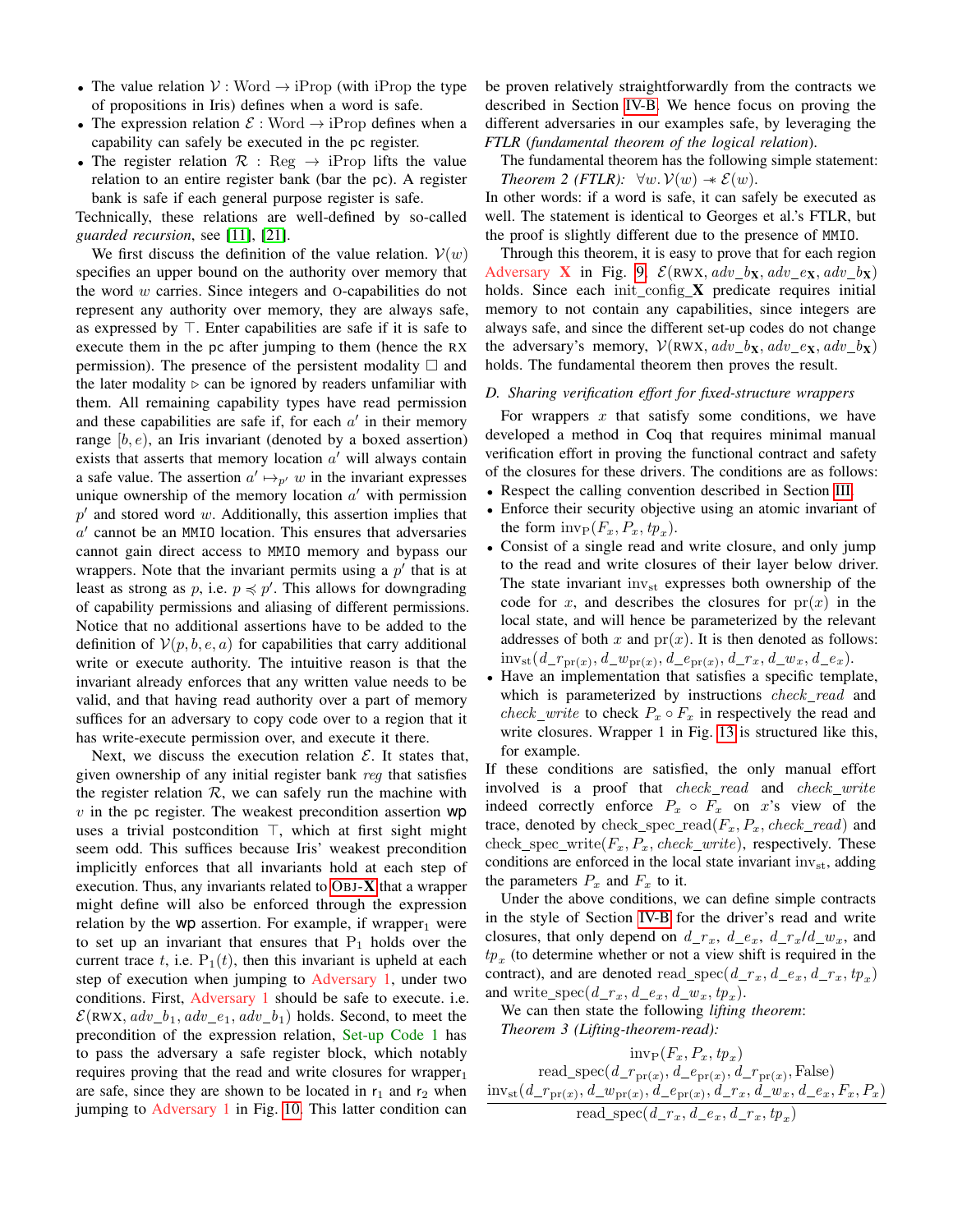A similar result holds for the write spec. Note that this theorem is generic in  $tp_x$ . It states that if all necessary conditions on the state of a wrapper are met  $(inv_{st})$ , and if an invariant enforces  $F$  and  $P$  on the trace (inv<sub>P</sub>), then we can lift a spec for the pointed-to wrapper in the previous layer, to the current layer. The bottom-most wrapper, i.e. wrapper $<sub>0</sub>$  in the examples,</sub> constitutes the base case in this theorem, and still has to be manually verified to satisfy read spec and write spec, since its code and local state do not satisfy the template (cfr. Fig. [11](#page-6-3) and  $LS_0$  in Fig. [7\)](#page-5-0).

Finally, we can prove top-level wrapper closures secure using the following theorem:

*Theorem 4 (Wrapper-safety-read):*

<span id="page-13-0"></span>read\_spec
$$
(d_r_x, d_e_x, d_r_x, \text{True}) \rightarrow
$$
  
 $\mathcal{V}(\text{E}, \text{Global}, d_r_x, d_e_x, d_r_x)$ 

Again, a similar result holds for the write spec.

Since we have abstracted most reasoning related to wrappers into Theorems [3](#page-12-2) and [4,](#page-13-0) the check\_read and check\_write instructions are indeed the only code we need to hand-verify to ensure wrapper safety. We used this approach to verify the first example. The shape of the local state and the code of the second example is slightly different, due to the presence of the timer closure, so it did not fit this approach. However, Theorem [4](#page-13-0) still applied once the read\_spec and write\_spec were proven.

## V. RELATED WORK

Hardware-supported security mechanisms as well as software verification have been important ingredients of secure system development for a long time [\[22\]](#page-15-17). We discuss the most important lines of related work and how they differ from our results.

One distinguishing feature of our work is that we support *robust* modular verification. Robust verification requires underlying programming language or hardware support to protect verified code from untrusted code. Earlier work has demonstrated how to robustly verify safety properties in settings where that protection is not nested. For instance, Sammler et al. [\[23\]](#page-15-18) and Jia et al. [\[24\]](#page-15-19) have proposed approaches to robustly verify safety properties in the presence of untrusted code that is confined using some sandboxing mechanism. Alternatively, Agten et al. [\[25\]](#page-15-20) have used trusted execution environments (TEEs) like Intel SGX [\[26\]](#page-15-21) or Sancus [\[27\]](#page-15-22) to protect a verified module from an unverified context, but verification is at the level of C code and their focus is on proving assertions about the protected module rather than full system properties. In our approach, protection of verified code is provided by the capability-based instruction set architecture, and this enables handling of nested protection.

Protecting verified code from unverified code is of course closely related to protecting trusted system software from untrusted user code. Operating systems, microkernels, and hypervisors use hardware privilege levels to protect themselves, and hence the rich line of work on verifying properties of such system-level software can be seen as an instance of robust modular verification and hence related to our work. Some important

milestones include the verification of the seL4 microkernel [\[28\]](#page-15-23), [\[29\]](#page-15-24), and the verification of Microsoft's Hyper-V hypervisor [\[30\]](#page-15-25). The focus is however on proving properties (such as functional correctness, or selected safety properties) of the system software under a single attacker model where all nonprivileged code is untrusted. Like our work, the verification of CertiKOS [\[31\]](#page-15-26) supports modular (compositional) and layered verification of device drivers. But an important difference is that verification in CertiKOS is *compositional* but not *robustly* modular: only user-level code is isolated at run time from kernellevel code, and any unverified code at kernel-level becomes part of the trusted computing base. The journal version of the CertiKOS driver verification paper [\[32\]](#page-15-27) also has an extensive overview of other related work on operating system verification.

The usefulness of being able to nest protection systems has been recognized in the system security research community, and several systems have been proposed that support, for instance, nested virtualization [\[33\]](#page-15-28), [\[34\]](#page-15-29). However for none of these systems, any code-level formal guarantees are provided.

It is the reliance on capabilities as the underlying protection mechanism that enables arbitrary nesting for our approach. Capability-based architectures have a rich history [\[4\]](#page-14-3), and have been proposed as a security foundation for both high-level languages [\[35\]](#page-15-30), [\[12\]](#page-15-7), [\[8\]](#page-15-3) and assembly languages [\[5\]](#page-15-0). The fact that capabilities support nesting has been observed before, e.g. in Mark Miller's PhD thesis [\[36\]](#page-15-31). It has also been known for a long time that they provide a great foundation for nestable security architectures in high-level languages [\[37\]](#page-15-32). Over the past decade, capabilities at the instruction set architecture level have seen renewed interest, largely thanks to the CHERI project [\[6\]](#page-15-1). CHERI is a hybrid architecture that supports capability based protection for user-level code and classical memory protection for isolating kernel and processes. Hence, CHERI does not use the nested encapsulation for wrappers that we study in this paper. However, CheriRTOS [\[38\]](#page-15-33), a CHERI-aware real-time operating system, supports capability-based finegrained isolation for device drivers and would be a candidate implementation platform for our verified wrapper stacks.

Capability-based systems support the enforcement of security properties in the presence of arbitrary untrusted code in the system through what are typically called *object capability patterns*, like the membrane or caretaker patterns [\[36\]](#page-15-31). It is only relatively recently that sufficiently powerful formal reasoning approaches have been developed that can prove such properties. Devriese et al. [\[7\]](#page-15-2) proposed a reasoning approach based on logical relations, (what we now call) universal contracts and the concept of *effect parametricity*. Swasey et al. [\[8\]](#page-15-3) developed the first program logic, OCPL, that can compositionally specify and verify the properties enforced by object capability patterns. Building on these ideas, program logics have been developed to reason about software in low-level capability-based instruction set architectures [\[10\]](#page-15-5), [\[11\]](#page-15-6). These logics, as ours, are built in Iris [\[21\]](#page-15-16), a separation logic framework for building program logics. Iris integrates, unifies, and simplifies a wide variety of mechanisms for reasoning about programs that can be higherorder, concurrent, or use mutable state. The results in this paper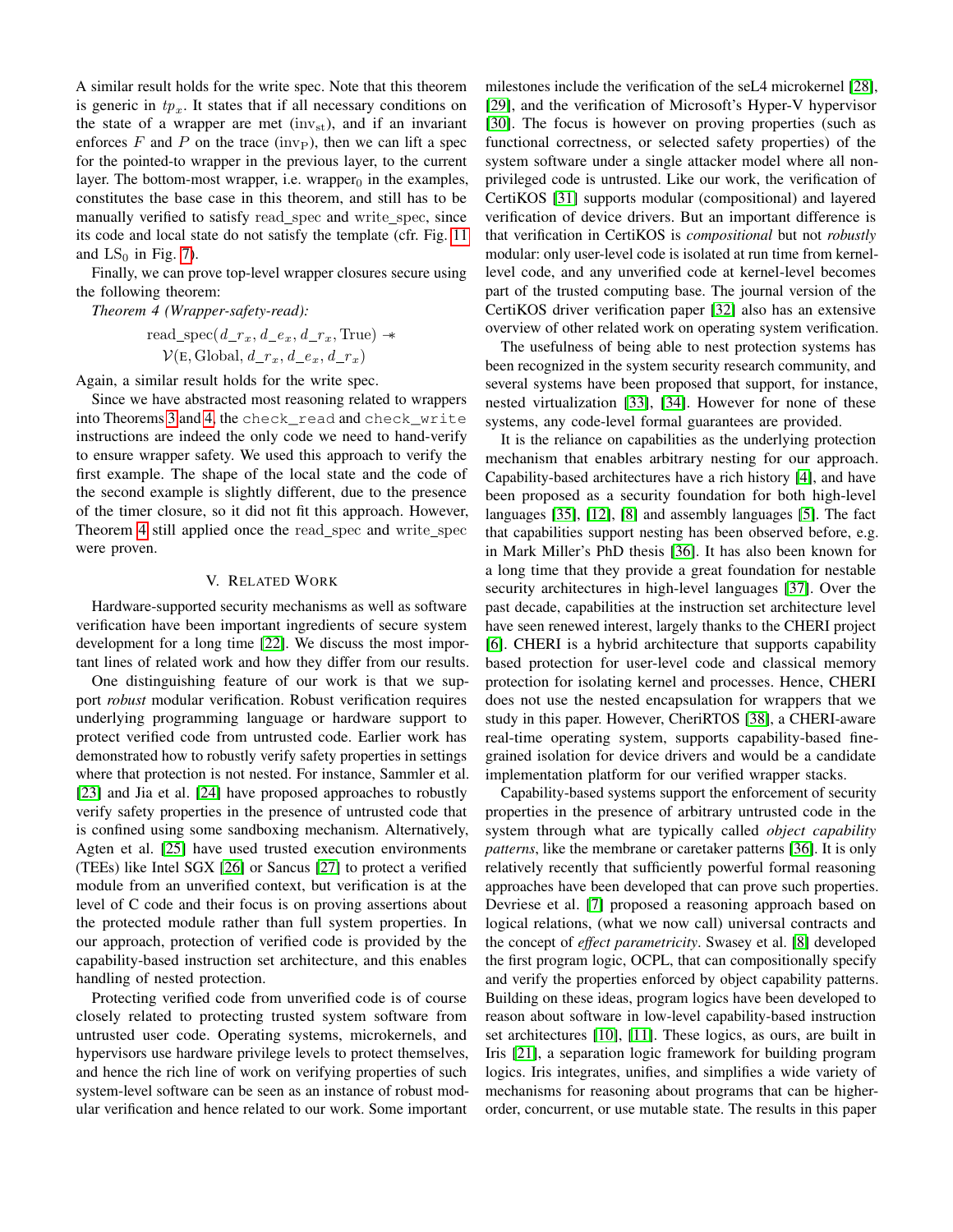can be seen as an application and extension of these logics to prove security properties for multiple stakeholders in a system with nested encapsulation.

One of the motivations for our approach is the minimization of the Trusted Computing Base (TCB). The various stakeholders in the system want to ensure their security objectives while trusting as little other software as possible. The use of small software modules isolated by some hardware protection mechanism to enforce full-system security properties has been proposed in multiple guises in the system security field. DriverGuard [\[39\]](#page-15-34) uses virtualization techniques to implement fine-grained protection on I/O through specific devices with a small TCB. Para-passthrough virtualization [\[14\]](#page-15-9) specifically aims to provide full-system guarantees while relying only on a small piece of software, albeit for only a single attacker model. One could argue that micro-kernels or hypervisor-based systems are similar. We show that it is possible to apply this principle at multiple levels in the same system and verify security.

Related to minimization of the TCB is the idea of *compartmentalization*, breaking a large program in smaller mutually distrusting parts and relying on some underlying security mechanism to protect the parts from one another. Juglaret et al. [\[40\]](#page-15-35) have studied the formal guarantees provided by a compartmentalizing compiler. They consider multiple *compromise* scenarios, where an attacker can compromise different subsets of program parts, somewhat similar to our consideration of multiple attacker models. However, they only consider the benefits provided by a compartimentalizing compiler, and do not consider verification.

If the full system security objectives to be verified include statements about I/O through a given device, then necessarily the device driver(s) for that device will need to be verified. Hence, the approach proposed in this paper verifies a subset of the driver stack for a device depending on the attacker model. Device drivers have been a target of verification in a wide body of related work, using techniques ranging from model checking (e.g. [\[41\]](#page-15-36)) to deductive verification (e.g. [\[42\]](#page-15-37)). The objective of these verification efforts is to improve kernel reliability by showing that drivers correctly use specific kernel APIs, or do not have memory safety or concurrency bugs. That is very different from our objective of verifying that a thin wrapper around a device enforces a specified security property.

#### VI. CONCLUSION AND FUTURE WORK

<span id="page-14-4"></span>The fine-grainedness of hardware capabilities, in combination with object capabilities as a primitive enabling encapsulation, allows for efficient and safe nesting of wrappers enforcing security properties without costly context switches. This would be hard to achieve through conventional, more coarsegrained security primitives. By capitalizing on capabilities and extending an existing formal model for a capability machine, we managed to generalize classical robust modular verification to a nested setting. With *nested* robust modular verification, a system that consists of multiple layers is verified robustly several times, each time verifying an increasing number of layers and enforcing more security objectives, and considering

the rest of the code base as well as the environment untrusted. Crucially, our approach retains the compositionality of the programming logic and does not require verifying the same code multiple times, even when proving security objectives for different layers. Our Iris development provides ease of use when modularly verifying nested wrappers, only requiring specific checking instructions to be verified and lower layer wrappers proven safe, in order to obtain proofs of safety for an entire stack of wrappers. These proofs of wrapper safety are essential in proving the different full-system security properties.

In future work, we wish to extend our basic model of IO, to achieve nested full-system guarantees in more involved settings. Concretely, we believe it to be possible to achieve similar guarantees when adding interrupts to the basic capability machine. This would require formalizing interrupts dynamics, redefining the notion of weakest precondition correspondingly, as well as proving specifications for registered interrupt handlers themselves. Another interesting extension is allowing peripherals to perform some form of capability-restricted DMA access, as hinted at by Markettos et al. [\[43\]](#page-15-38). Additionally, with the advent of modern capability hardware in the form of Arm's Morello prototype [\[44\]](#page-15-39), it will soon become possible to perform practical experiments on capability-enabled hardware, thereby obtaining a fair comparison between our work and similar approaches using different security primitives.

#### ACKNOWLEDGMENTS

We thank the anonymous reviewers for valuable comments and suggestions. This work was supported in part by a Villum Investigator grant (no. 25804), Center for Basic Research in Program Verification (CPV), from the VILLUM Foundation; by the Research Foundation - Flanders (FWO); and by DFF project 6108-00363 from The Danish Council for Independent Research for the Natural Sciences (FNU). This research was partially funded by the Research Fund KU Leuven, and by the Flemish Research Programme Cybersecurity. Thomas Van Strydonck holds a Research Fellowship of the Research Foundation - Flanders (FWO). Amin Timany was a postdoctoral fellow of the Flemish research fund (FWO) during parts of this project.

#### **REFERENCES**

- <span id="page-14-0"></span>[1] C.-C. Tsai, K. S. Arora, N. Bandi, B. Jain, W. Jannen, J. John, H. A. Kalodner, V. Kulkarni, D. Oliveira, and D. E. Porter, "Cooperation and security isolation of library OSes for multi-process applications," in *European Conference on Computer Systems*. Association for Computing Machinery, Apr. 2014, pp. 1–14.
- <span id="page-14-1"></span>[2] M. Ben-Yehuda, M. D. Day, Z. Dubitzky, M. Factor, N. Har'El, A. Gordon, A. Liguori, O. Wasserman, and B.-A. Yassour, "The turtles project: Design and implementation of nested virtualization," in *OSDI*. USENIX Association, Oct. 2010.
- <span id="page-14-2"></span>[3] A. A. de Amorim, M. Dénès, N. Giannarakis, C. Hritcu, B. C. Pierce, A. Spector-Zabusky, and A. Tolmach, "Micro-policies: Formally verified, tag-based security monitors," in *2015 IEEE Symposium on Security and Privacy, SP 2015, San Jose, CA, USA, May 17-21, 2015*. IEEE Computer Society, 2015, pp. 813–830.
- <span id="page-14-3"></span>[4] H. M. Levy, *Capability-Based Computer Systems*. Digital Press, 1984. [Online]. Available: [https://homes.cs.washington.edu/](https://homes.cs.washington.edu/~levy/capabook/)∼levy/capabook/